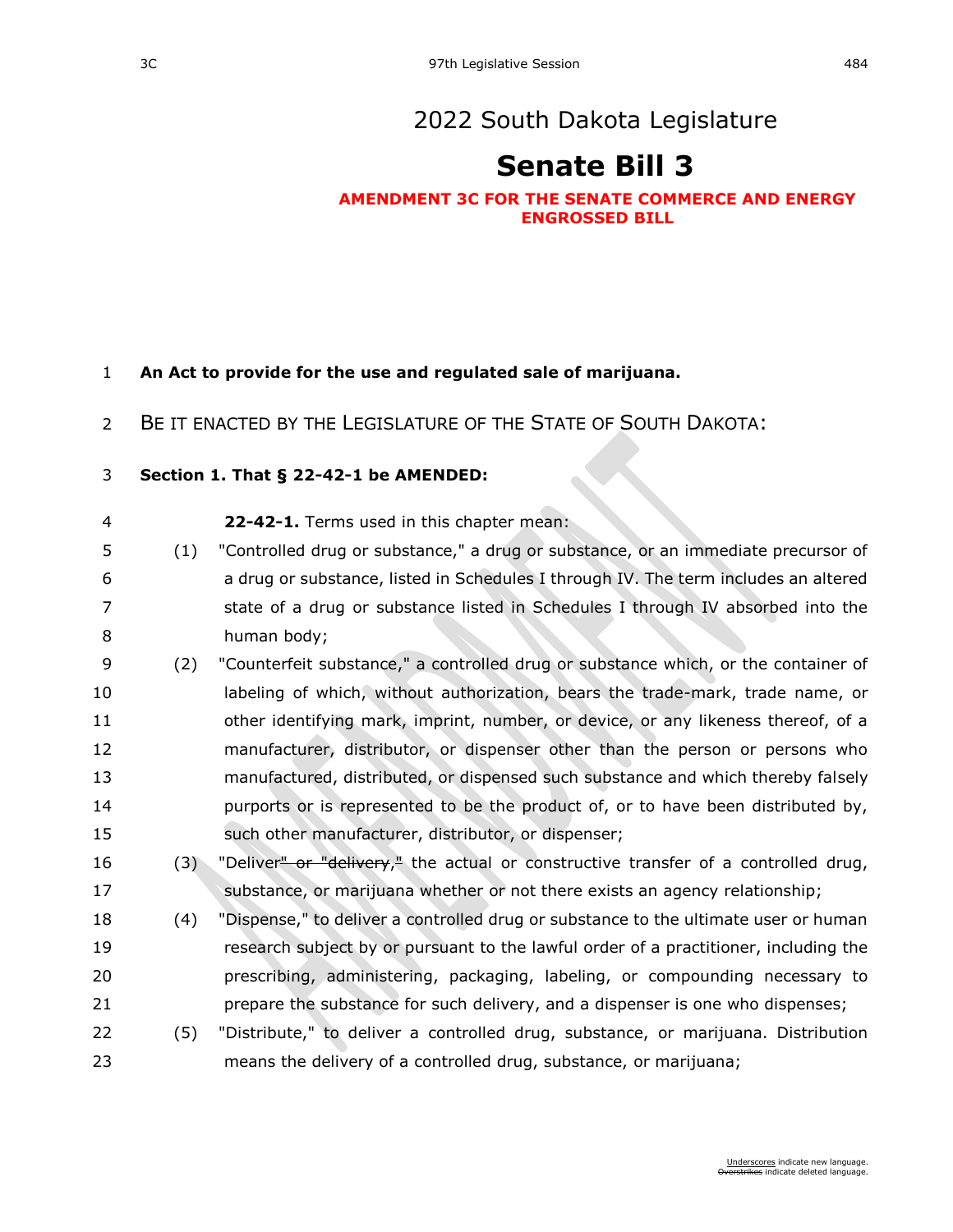# (6) "Equivalent weight" the weight that a given quantity of marijuana products counts against a quantity of marijuana;

- (7) "Manufacture," the production, preparation, propagation, compounding, or processing of a controlled drug or substance, either directly or indirectly by extraction from substances of natural origin, or independently by means of chemical synthesis or by a combination of extraction and chemical synthesis. A manufacturer includes any person who packages, repackages, or labels any container of any controlled drug or substance, except practitioners who dispense 9 or compound prescription orders for deliveryto deliver to the ultimate user;
- 10  $\frac{7}{2}(8)$  "Marijuana," all parts of any plant of the genus cannabis, whether growing or not, 11 in its natural and unaltered state, except for drying or curing and crushing or crumbling. The term includes an altered state of marijuana absorbed into the 13 human body. The term does not include fiber produced from the mature stalks of such plant, or oil or cake made from the seeds of such plant. The term does not include the plant Cannabis sativa L. and any part of that plant, including the seeds thereof and all derivatives, extracts, cannabinoids, isomers, acids, salts, and salts of isomers, whether growing or not, with a delta-9 tetrahydrocannabinol concentration of not more than three-tenths of one percent on a dry weight basis; 19  $\left(8\right)(9)$  "Marijuana concentrate," the resin extracted from any part of a marijuana plant and every compound, manufacture, salt, derivative, mixture, or preparation from 21 such resin;
- (10) "Marijuana products," products infused with marijuana concentrate and intended *consumption by humans;* for use or consumption by humans;
- (11) "Practitioner," a doctor of medicine, osteopathy, podiatry, dentistry, optometry, or veterinary medicine licensed to practice his profession, or pharmacists licensed to practice their profession; physician's assistants certified to practice their profession; government employees acting within the scope of their employment; and persons permitted by certificates issued by the Department of Health to distribute, dispense, conduct research with respect to, or administer a substance controlled by chapter [34-20B;](https://sdlegislature.gov/Statutes/Codified_Laws/DisplayStatute.aspx?Type=Statute&Statute=34-20B)
- 31  $\left(\frac{9}{12}\right)$  "Precursor" or "immediate precursor," a substance which the Department of Health has found to be and by rule designates as being a principal compound commonly used or produced primarily for use, and which is an immediate chemical intermediary used or likely to be used, in the manufacture of a controlled drug or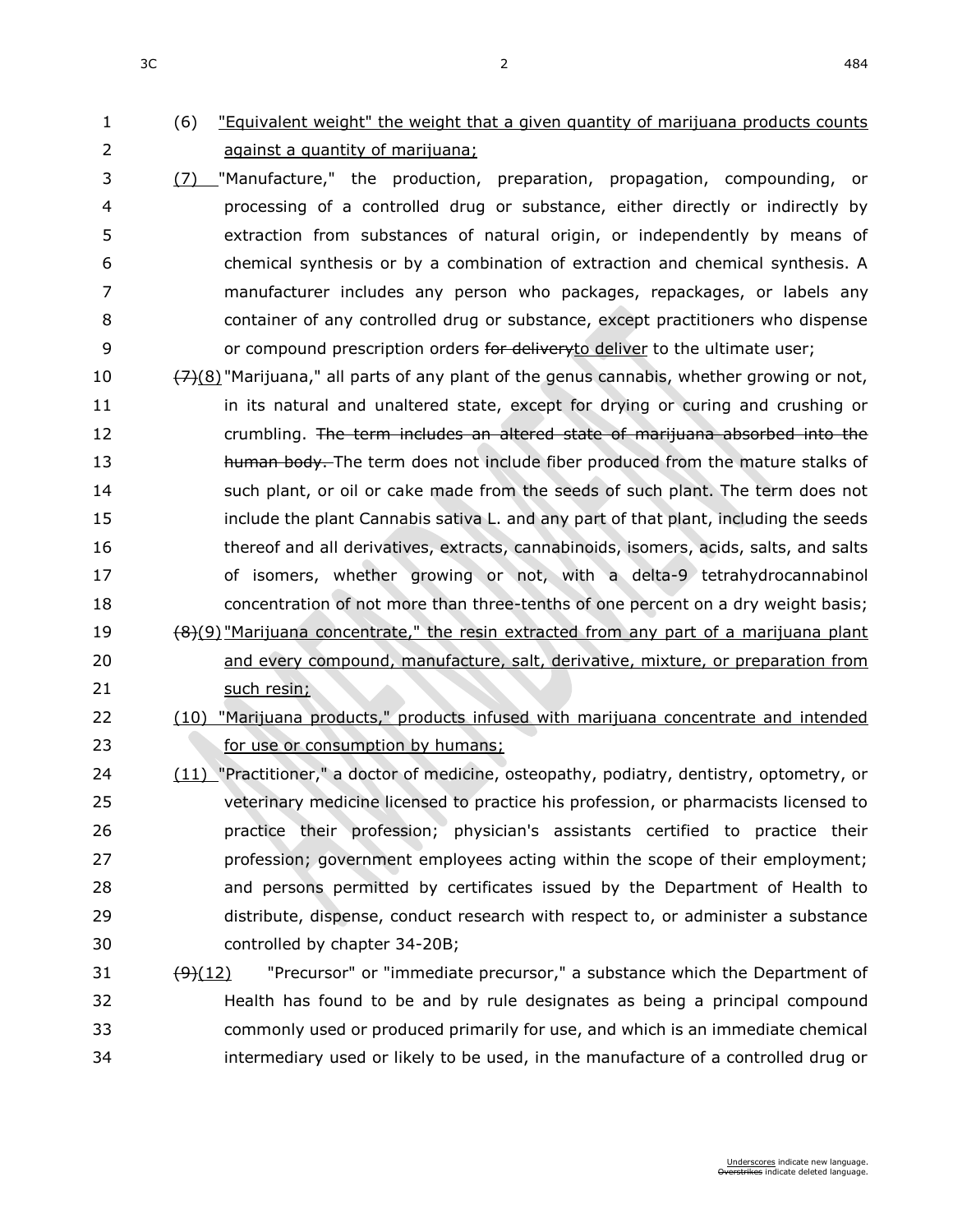1 substance, the control of which is necessary to prevent, curtail, or limit such 2 manufacture;

- 3 (10)(13) "Schedule I," "Schedule II," "Schedule III," and "Schedule IV," those 4 schedules of drugs, substances, and immediate precursors listed in chapter [34-](https://sdlegislature.gov/Statutes/Codified_Laws/DisplayStatute.aspx?Type=Statute&Statute=34-20B) 5 [20B;](https://sdlegislature.gov/Statutes/Codified_Laws/DisplayStatute.aspx?Type=Statute&Statute=34-20B)
- 6  $\left(11\right)(14)$  "Ultimate user," a person who lawfully possesses a controlled drug or 7 substance for that person's own use or for the use of a member of that person's 8 household or for administration to an animal owned by that person or by a member 9 of that person's household.
- 

### 10 **Section 2. [That § 22-42-6 be AMENDED:](https://sdlegislature.gov/Statutes?Statute=22-42-6)**

11 **22-42-6.** No person may knowingly possess marijuana. It is a Class 1 Class 2 12 misdemeanor for any person under the age of twenty-one to possess two ounces of 13 marijuana or less than two ounces of marijuana, including an equivalent weight of 14 marijuana products. It is a Class 6 felony for any person under the age of twenty-one to 15 possess two or more to eight ounces of marijuana, including an equivalent weight of 16 marijuana products. It is a Class 5 felony for any person under the age of twenty-one to 17 possess more than eight ounces but less than sixteen ounces of marijuana, including an 18 equivalent weight of marijuana products. It is a Class 4 felony for any person under the 19 age of twenty-one to possess sixteen ounces or more of marijuana, including an equivalent 20 weight of marijuana products.

21 It is a Class 2 misdemeanor for any person twenty-one or older to possess more 22 than one ounce but less than four ounces of marijuana, including an equivalent weight of 23 marijuana products. It is a Class 6 felony Class 1 misdemeanor for any person twenty-24 one or older to possess more than two ounces of marijuana but less than one-half pound 25 four to sixteen ounces of marijuana, including an equivalent weight of marijuana products. 26 It is a Class 5-Class 6 felony for any person twenty-one or older to possess one-half pound 27 but less than one poundmore than sixteen ounces but less than eighty ounces of 28 marijuana, including an equivalent weight of marijuana products. It is a Class 4 felony to 29 **possess one to ten pounds of marijuana. It is a Class 3 felony to possess more than ten** 30 pounds of marijuana. A civil penalty may be imposed, in addition to any criminal penalty, 31 upon a conviction of a violation of this section not to exceed ten thousand dollars. It is a 32 Class 4 felony for any person twenty-one or older to possess eighty ounces or more of 33 marijuana, including an equivalent weight of marijuana products. This section does not 34 apply to any person licensed or registered with the state to undertake an activity involving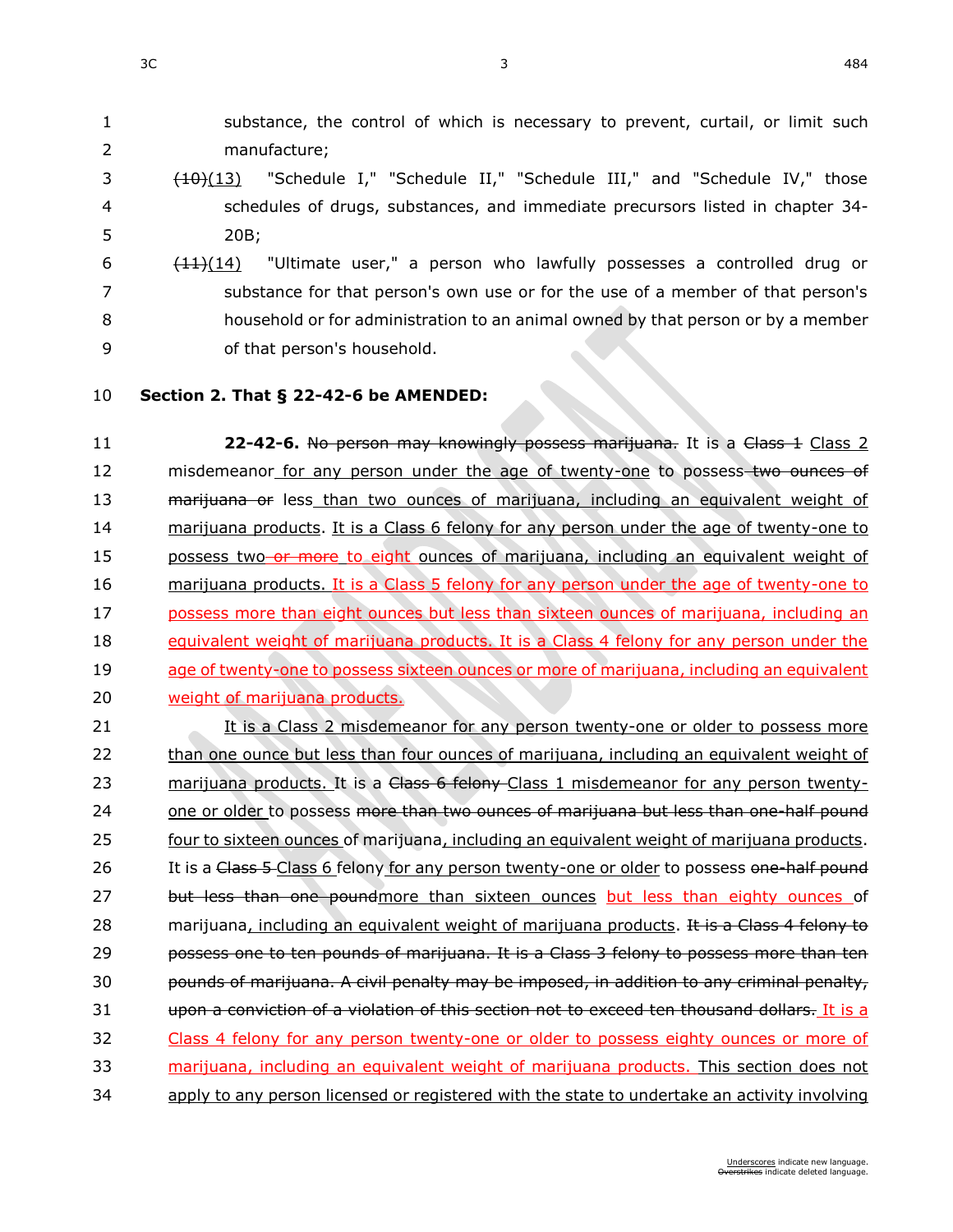# 1 the possession of marijuana or marijuana products who acts in compliance with the 2 authorizing law.

3 **Section 3. [That § 22-42-7 be AMENDED:](https://sdlegislature.gov/Statutes?Statute=22-42-7)**

4 **[22-42-7.](https://sdlegislature.gov/Statutes/Codified_Laws/DisplayStatute.aspx?Type=Statute&Statute=22-42-7)** The distribution, or possession with intent to distribute, of less than one-5 half ounce of marijuana without consideration is a Class 1 misdemeanor; otherwise, the 6 distribution, or possession with intent to distribute, for consideration, of one ounce or less 7 than two ounces of marijuana, including an equivalent weight of marijuana products, to 8 any person twenty-one or older is a Class 6 felony Class 1 misdemeanor. The distribution, 9 or possession with intent to distribute, of more than one ounces two ounces but less than 10 one-half one pound of marijuana, including an equivalent weight of marijuana products, 11 to a person twenty-one or older is a Class 5 felony Class 6 felony. The distribution, or 12 possession with intent to distribute, of one half pound but less than one pound or more 13 of marijuana, including an equivalent weight of marijuana products, to a person twenty-14 one or older is a Class 4 Class 5 felony. The distribution, or possession with intent to 15 distribute, of one pound or more of marijuana is a Class 3 felony. The distribution, or 16 possession with intent to distribute, of less than one-half ounce of marijuana, including 17 an equivalent weight of marijuana products, to a minor any person under the age of 18 twenty-one without consideration is a Class 6 felony Class 1 misdemeanor; otherwise, the 19 distribution, or possession with intent to distribute, of one ounce two ounces or less of 20 marijuana, including an equivalent weight of marijuana products, to a minor any person 21 under the age of twenty-one is a Class 5-Class 6 felony. The distribution, or possession 22 with intent to distribute, of more than one ounce two ounces but less than one half one 23 pound of marijuana, including an equivalent weight of marijuana products, to a minor any 24 person under the age of twenty-one is a Class 4 Class 5 felony. The distribution, or 25 **possession with intent to distribute, of one-half pound but less than one pound of** 26 **marijuana to a minor is a Class 3 felony.** The distribution, or possession with intent to 27 distribute, of one pound or more of marijuana, including an equivalent weight of marijuana 28 products, to a minor any person under the age of twenty-one is a Class 2Class 4 felony. 29 A first conviction of a felony under this section shall be punished by a mandatory sentence 30 in the state penitentiary or county jail of at least thirty days, which sentence may not be 31 suspended. A second or subsequent conviction of a felony under this section shall be 32 **punished by a mandatory sentence of at least one year. Conviction of a Class 1** 33 misdemeanor under this section shall be punished by a mandatory sentence in county jail 34 of not less than fifteen days, which sentence may not be suspended. A civil penalty, not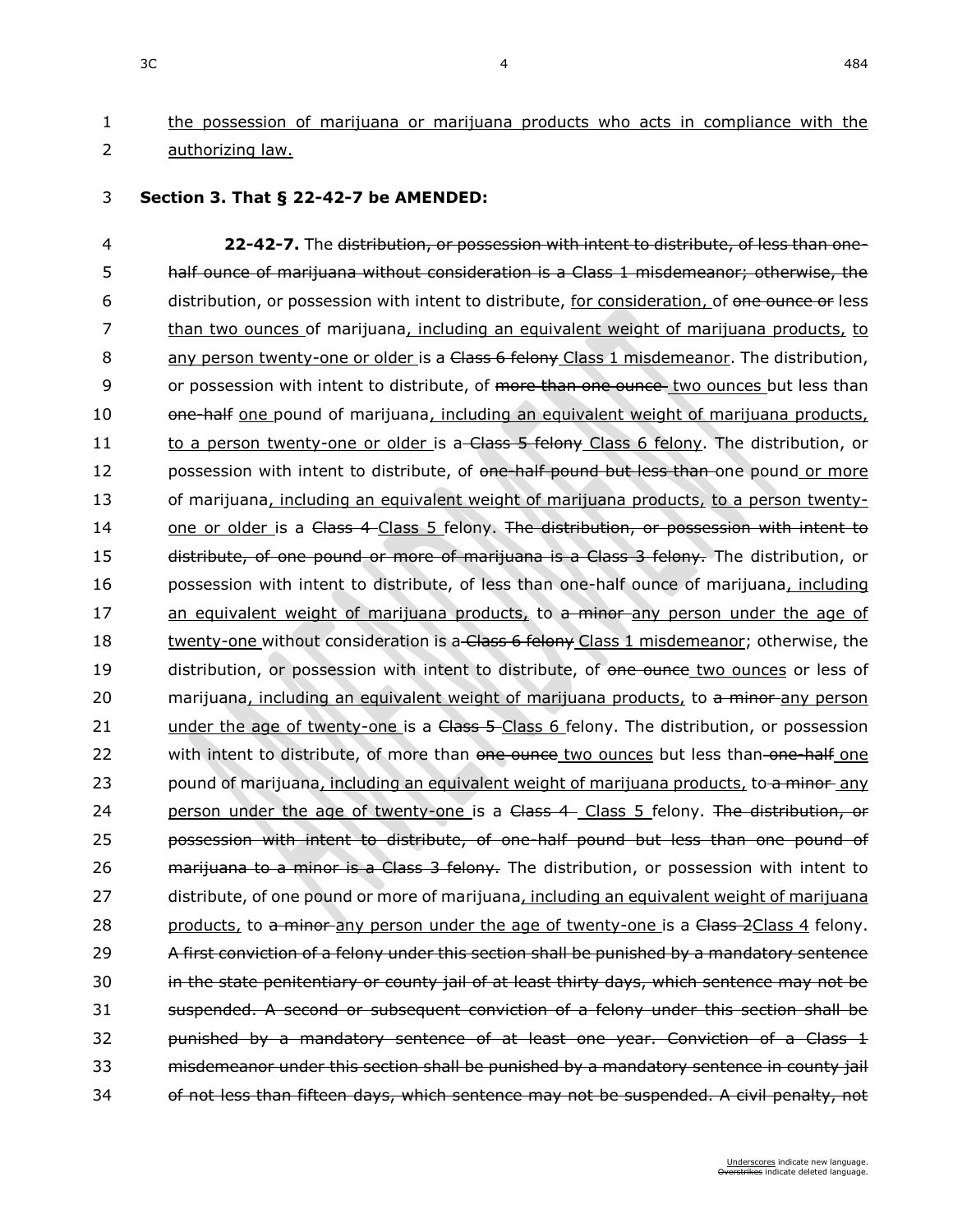to exceed ten thousand dollars, may be imposed, in addition to any criminal penalty, upon

2 a conviction of a felony violation of this section. This section does not apply to any person

licensed or registered with the state to undertake an activity involving the distribution, or

- possession with intent to distribute, of marijuana or marijuana products who acts in
- 5 compliance with the authorizing law.

## **Section 4. That chapter [22-42](https://sdlegislature.gov/Statutes?Statute=22-42) be amended with a NEW SECTION:**

- The equivalent weight of the following marijuana products to one ounce of marijuana is:
- (1) Eight grams net weight of marijuana concentrate in smokable form;
- (2) Eight grams net weight of vaporizer pens or cartridges;
- (3) Eight hundred milligrams delta-9 tetrahydrocannabinol in edibles, excluding oils;
- (4) Five grams net weight of oils in oral dosage syringe or capsule form;
- (5) Twelve fluid ounces of liquid topical application, including ointment, cream, or lotion;
- (6) One ounce of dried topical application, included dried plant material or powder; or
- (7) Eight hundred milligrams delta-9 tetrahydrocannabinol in transdermal patches.

### **Section 5. [That § 22-42-15 be AMENDED:](https://sdlegislature.gov/Statutes?Statute=22-42-15)**

 **[22-42-15.](https://sdlegislature.gov/Statutes/Codified_Laws/DisplayStatute.aspx?Type=Statute&Statute=22-42-15)** Any person who intentionally ingests, inhales, or otherwise takes into the body any substance, except marijuana, marijuana concentrate, marijuana products or alcoholic beverages as defined in § [35-1-1,](https://sdlegislature.gov/Statutes/Codified_Laws/DisplayStatute.aspx?Type=Statute&Statute=35-1-1) for purposes of becoming intoxicated, unless such substance is prescribed by a practitioner of the medical arts lawfully practicing within the scope of the practitioner's practice, is guilty of a Class 1 misdemeanor. The venue for a violation of this section exists in either the jurisdiction in which the substance was ingested, inhaled, or otherwise taken into the body or the jurisdiction in which the substance was detected in the body of the accused.

## **Section 6. [That § 22-42-24 be AMENDED:](https://sdlegislature.gov/Statutes?Statute=22-42-24)**

 **[22-42-24.](https://sdlegislature.gov/Statutes/Codified_Laws/DisplayStatute.aspx?Type=Statute&Statute=22-42-24)** While a motor vehicle is located upon a public highway or the right-of- way of a public highway, it is a Class 2 misdemeanor if any person operating or in actual 29 physical control of a motor vehicle smokes or consumes marijuana-or, marijuana 30 concentrate, or marijuana products while the vehicle is being operated. For purposes of 31 this section and § [22-42-25,](https://sdlegislature.gov/Statutes?Statute=22-42-25) marijuana concentrate is the resin extracted from any part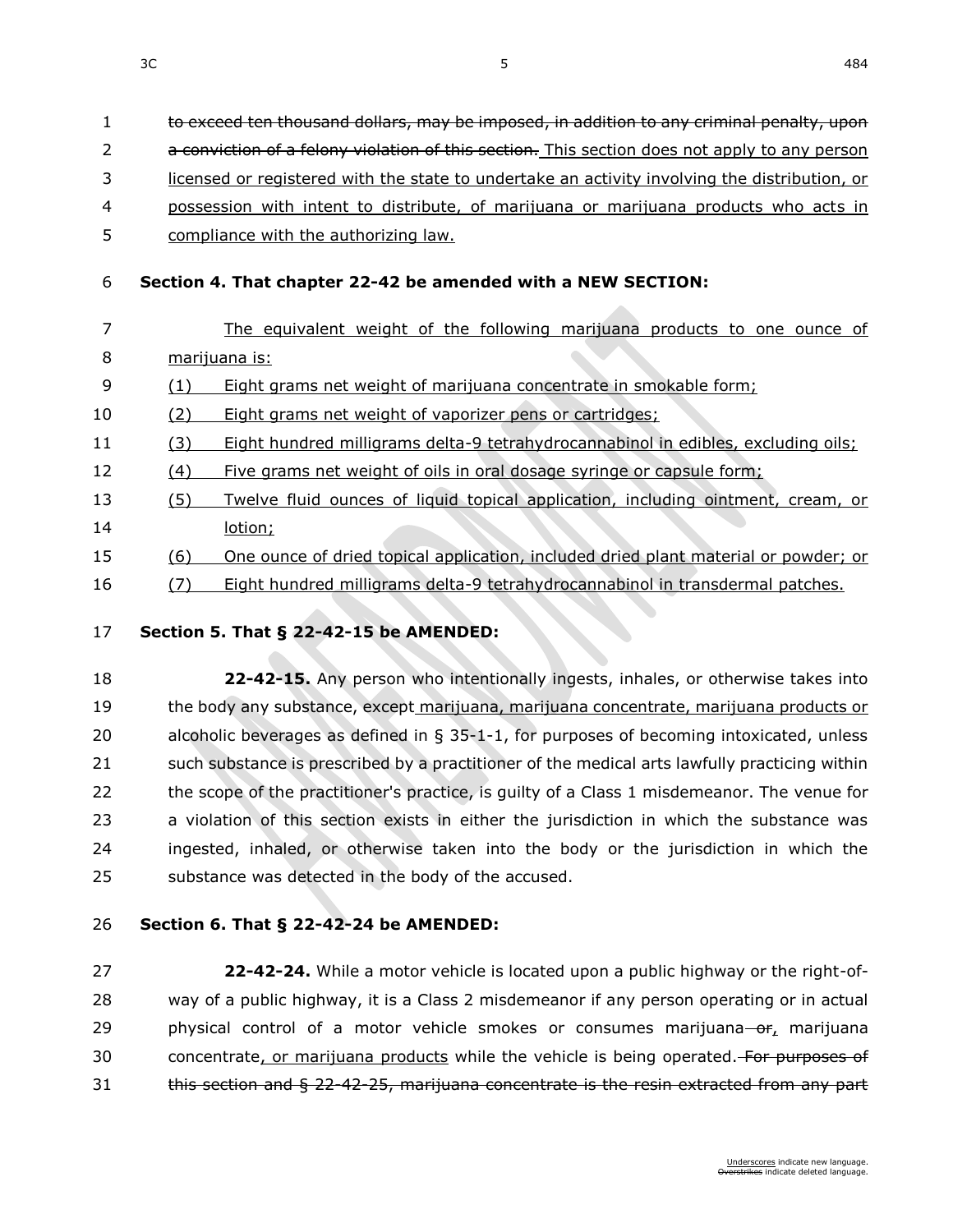of a marijuana plant and every compound, manufacture, salt, derivative, mixture, or preparation from such resin.

#### **Section 7. That chapter [22-42](https://sdlegislature.gov/Statutes?Statute=22-42) be amended with a NEW SECTION:**

 No person may smoke, eat, consume, or vape marijuana, marijuana concentrate, 5 or marijuana products in any public place or place of employment. A violation of this section is a Class 2 misdemeanor. A second or subsequent violation is a Class 1 misdemeanor.

#### **Section 8. [That § 22-42A-3 be AMENDED:](https://sdlegislature.gov/Statutes?Statute=22-42A-3)**

 **[22-42A-3.](https://sdlegislature.gov/Statutes/Codified_Laws/DisplayStatute.aspx?Type=Statute&Statute=22-42A-3)** No person, knowing the drug- related nature of the object, may use or 10 to possess with intent to use, drug paraphernalia to plant, propagate, cultivate, grow, harvest, manufacture, compound, convert, produce, process, prepare, test, analyze, pack, repack, store, contain, conceal, inject, ingest, inhale, or otherwise introduce into the 13 human body any controlled substance or marijuana in violation of this chapter. Any person who violates any provision of this section is guilty of a Class 2 misdemeanor.

#### **Section 9. [That § 22-42A-4 be AMENDED:](https://sdlegislature.gov/Statutes?Statute=22-42A-4)**

 **[22-42A-4.](https://sdlegislature.gov/Statutes/Codified_Laws/DisplayStatute.aspx?Type=Statute&Statute=22-42A-4)** No person, knowing the drug related nature of the object, may deliver, possess with intent to deliver, or manufacture with intent to deliver, drug paraphernalia, knowing, or under circumstances where one reasonably should know, that it will be used to plant, propagate, cultivate, grow, harvest, manufacture, compound, convert, produce, process, prepare, test, analyze, pack, repack, store, contain, conceal, inject, ingest, 21 inhale, or otherwise introduce into the human body a controlled substance or marijuana in violation of this chapter. Any person who violates any provision of this section is guilty of a Class 6 felony.

#### **Section 10. That chapter [22-42A](https://sdlegislature.gov/Statutes?Statute=22-42A) be amended with a NEW SECTION:**

 For the purposes of this chapter, marijuana, marijuana concentrate, and marijuana products, as defined in § [22-42-1,](https://sdlegislature.gov/Statutes?Statute=22-42-1) are not controlled substances.

#### **Section 11. [That § 34-20B-1 be AMENDED:](https://sdlegislature.gov/Statutes?Statute=34-20B-1)**

**[34-20B-1.](https://sdlegislature.gov/Statutes/Codified_Laws/DisplayStatute.aspx?Type=Statute&Statute=34-20B-1)** Terms as used in this chapter mean: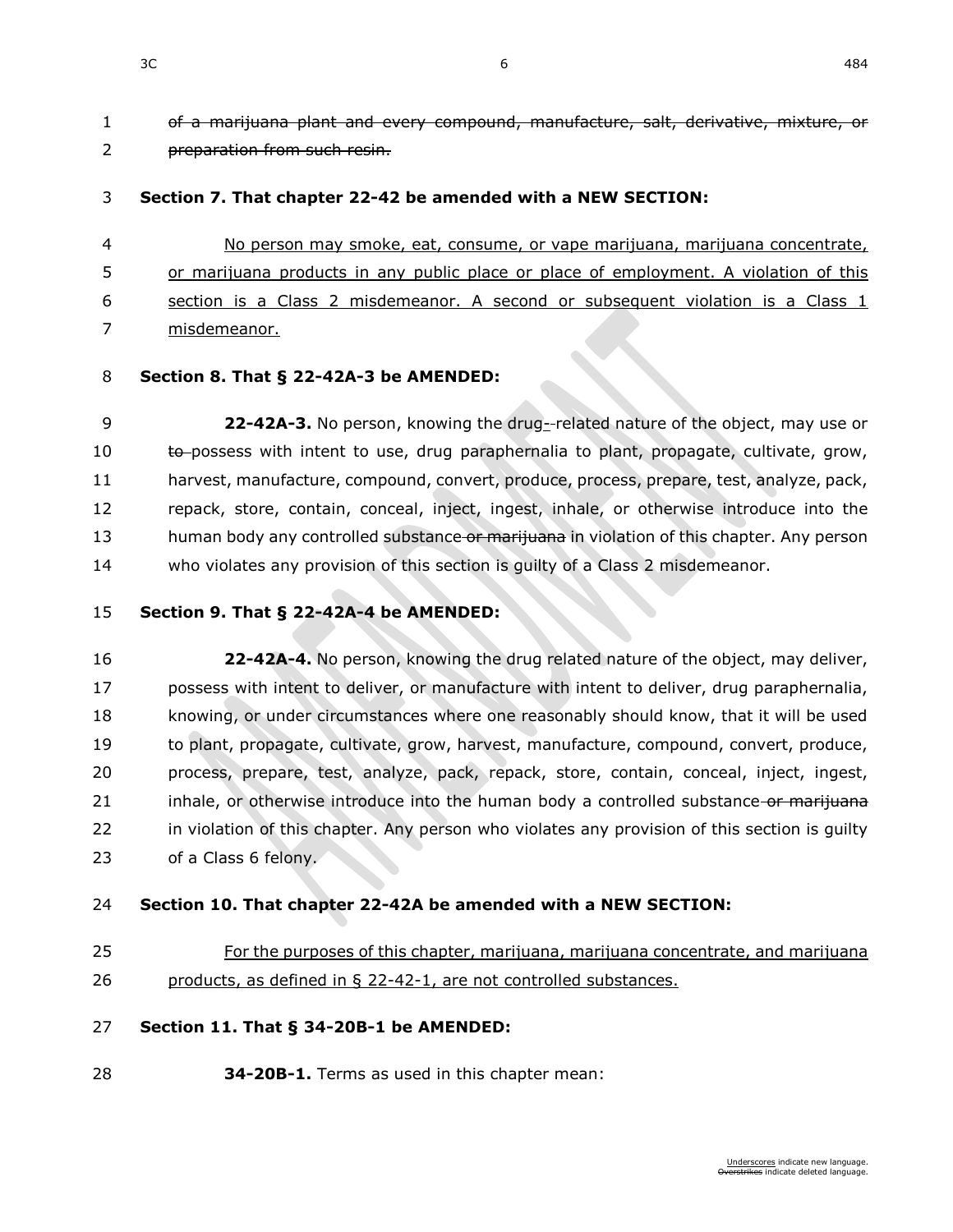- (1) "Administer," to deliver a controlled drug or substance to the ultimate user or human research subject by injection, inhalation, or ingestion, or by any other means;
- (2) "Agent," an authorized person who acts on behalf of or at the direction of a manufacturer, distributor, or dispenser and includes a common or contract carrier, public warehouseman, or employee thereof;
- (3) "Control," to add, remove, or change the placement of a drug, substance, or immediate precursor under §§ [34-20B-27](https://sdlegislature.gov/Statutes/Codified_Laws/DisplayStatute.aspx?Type=Statute&Statute=34-20B-27) and [34-20B-28;](https://sdlegislature.gov/Statutes/Codified_Laws/DisplayStatute.aspx?Type=Statute&Statute=34-20B-28)
- (4) "Counterfeit substance," a controlled drug or substance which, or the container or labeling of which, without authorization, bears the trademark, trade name, or other 11 identifying mark, imprint, number, or device, or any likeness thereof, of a manufacturer, distributor, or dispenser other than the person or persons who manufactured, distributed, or dispensed such substance and which thereby falsely 14 purports or is represented to be the product of, or to have been distributed by, such other manufacturer, distributor, or dispenser;
- (5) "Deliver" or "delivery," the actual, constructive, or attempted transfer of a 17 controlled drug<sub>r</sub> or substance, or marijuana whether or not there exists an agency relationship;
- (6) "Department," the Department of Health created by chapter [1-43;](https://sdlegislature.gov/Statutes/Codified_Laws/DisplayStatute.aspx?Type=Statute&Statute=1-43)
- (7) "Dispense," to deliver a controlled drug or substance to the ultimate user or human research subject by or pursuant to the lawful order of a practitioner, including the prescribing, administering, packaging, labeling, or compounding necessary to prepare the substance for such delivery, and a dispenser is one who dispenses;
- 24 (8) "Distribute," to deliver a controlled drug<sub>r</sub> or substance<del>, or marijuana</del>. A distributor 25 is a person who delivers a controlled drug<sub>7</sub> or substance, or marifuana;
- 26 (9) <del>"Hashish," the resin extracted from any part of any plant of the genus cannabis that</del> contains a delta-9 tetrahydrocannabinol concentration of more than three-tenths 28 of one percent on a dry weight basis;
- 29 (10) "Imprisonment," imprisonment in the state penitentiary unless the penalty specifically provides for imprisonment in the county jail;
- $\left(11\right)(10)$  "Manufacture," the production, preparation, propagation, compounding, or processing of a controlled drug or substance, either directly or indirectly by extraction from substances of natural origin, or independently by means of chemical synthesis or by a combination of extraction and chemical synthesis. A manufacturer includes any person who packages, repackages, or labels any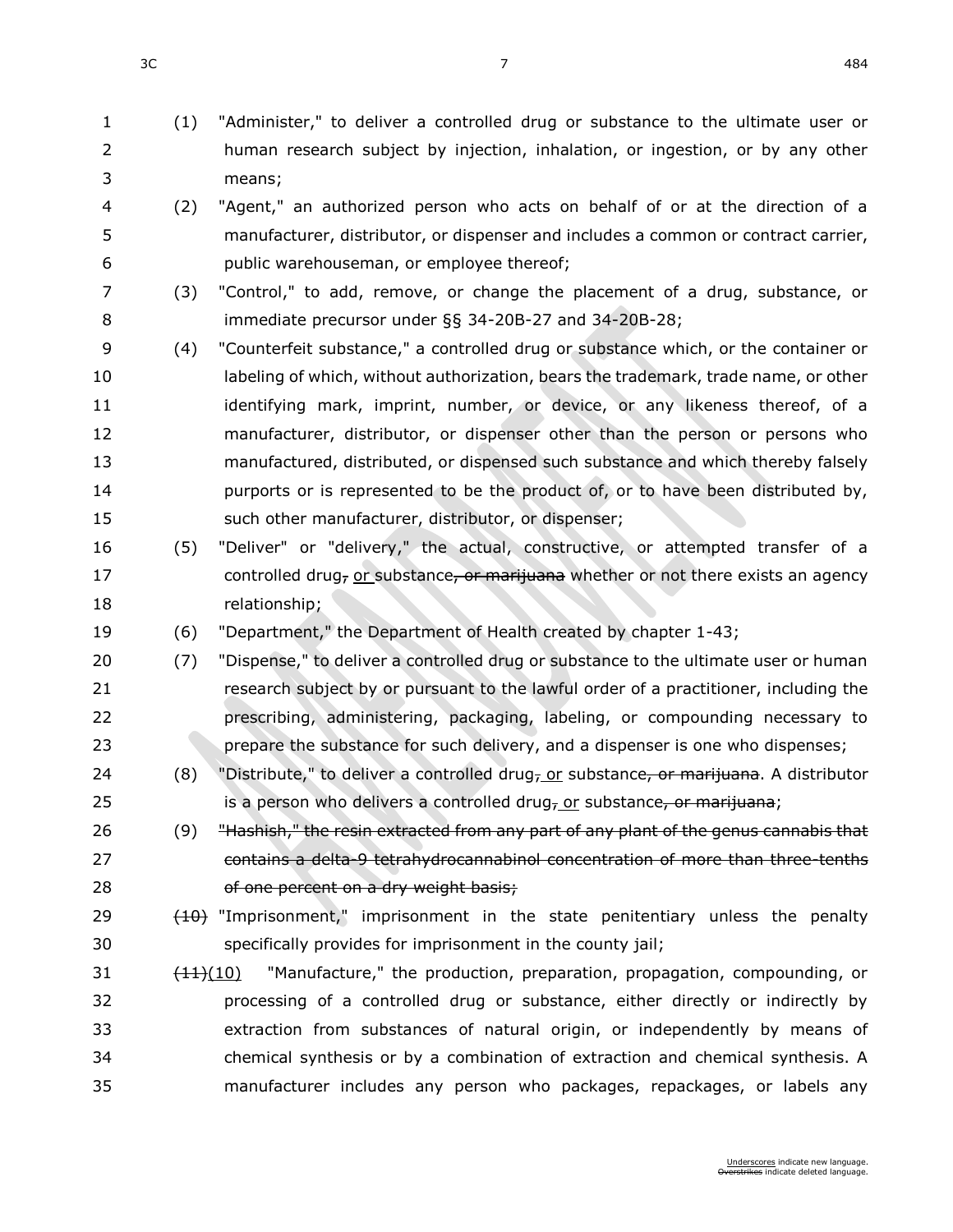| 1  | container of any controlled drug or substance, except practitioners who dispense                       |
|----|--------------------------------------------------------------------------------------------------------|
| 2  | or compound prescription orders for delivery to the ultimate consumer;                                 |
| 3  | (12) "Marijuana," all parts of any plant of the genus cannabis, whether growing or not;                |
| 4  | the seeds thereof; and every compound, manufacture, salt, derivative, mixture, or                      |
| 5  | preparation of such plant or its seeds. The term does not include fiber produced                       |
| 6  | from the mature stalks of the plant, or oil or cake made from the seeds of the                         |
| 7  | plant, or the resin when extracted from any part of the plant or cannabidiol in a                      |
| 8  | drug product approved by the United States Food and Drug Administration. The                           |
| 9  | term does not include the plant Cannabis sativa L. and any part of that plant,                         |
| 10 | including the seeds thereof and all derivatives, extracts, cannabinoids, isomers,                      |
| 11 | acids, salts, and salts of isomers, whether growing or not, with a delta-9                             |
| 12 | tetrahydrocannabinol concentration of not more than three tenths of one percent                        |
| 13 | on a dry weight basis;                                                                                 |
| 14 | "Narcotic drug," any of the following, whether produced directly or indirectly<br>$\frac{(13)(11)}{2}$ |
| 15 | by extraction from substances of vegetable origin or independently by means of                         |
| 16 | chemical synthesis, or by a combination of extraction and chemical synthesis:                          |
| 17 | (a) Opium, coca leaves, and opiates;                                                                   |
| 18 | (b) A compound, manufacture, salt, derivative, or preparation of opium, coca                           |
| 19 | leaves, or opiates;                                                                                    |
| 20 | (c) A substance (and any compound, manufacture, salt, derivative, or                                   |
| 21 | preparation thereof) which is chemically identical with any of the substances                          |
| 22 | referred to in subsections (a) and (b) of this subdivision;                                            |
| 23 | except that the term, narcotic drug, as used in this chapter does not include                          |
| 24 | decocainized coca leaves or extracts of coca leaves, which extracts do not contain                     |
| 25 | cocaine or ecgonine;                                                                                   |
| 26 | "Opiate" or "Opioid," any controlled drug or substance having an addiction-<br>$\frac{(14)(12)}{2}$    |
| 27 | sustaining liability similar to morphine or being capable of conversion into a drug                    |
| 28 | having such addiction-forming or addiction-sustaining liability;                                       |
| 29 | "Opium poppy," the plant of the species papaver somniferum L., except the<br>$\frac{(15)(13)}{2}$      |
| 30 | seeds thereof;                                                                                         |
| 31 | "Person," any corporation, association, limited liability company, partnership<br>$\frac{(16)(14)}{2}$ |
| 32 | or one or more individuals;                                                                            |
| 33 | "Poppy straw," all parts, except the seeds, of the opium poppy, after mowing;<br>$\frac{(17)(15)}{2}$  |
| 34 | "Practitioner," a doctor of medicine, osteopathy, podiatry, optometry,<br>$\frac{(18)(16)}{2}$         |
| 35 | dentistry, or veterinary medicine licensed to practice their profession, or                            |
|    |                                                                                                        |

 $3C$  and  $8$  and  $484$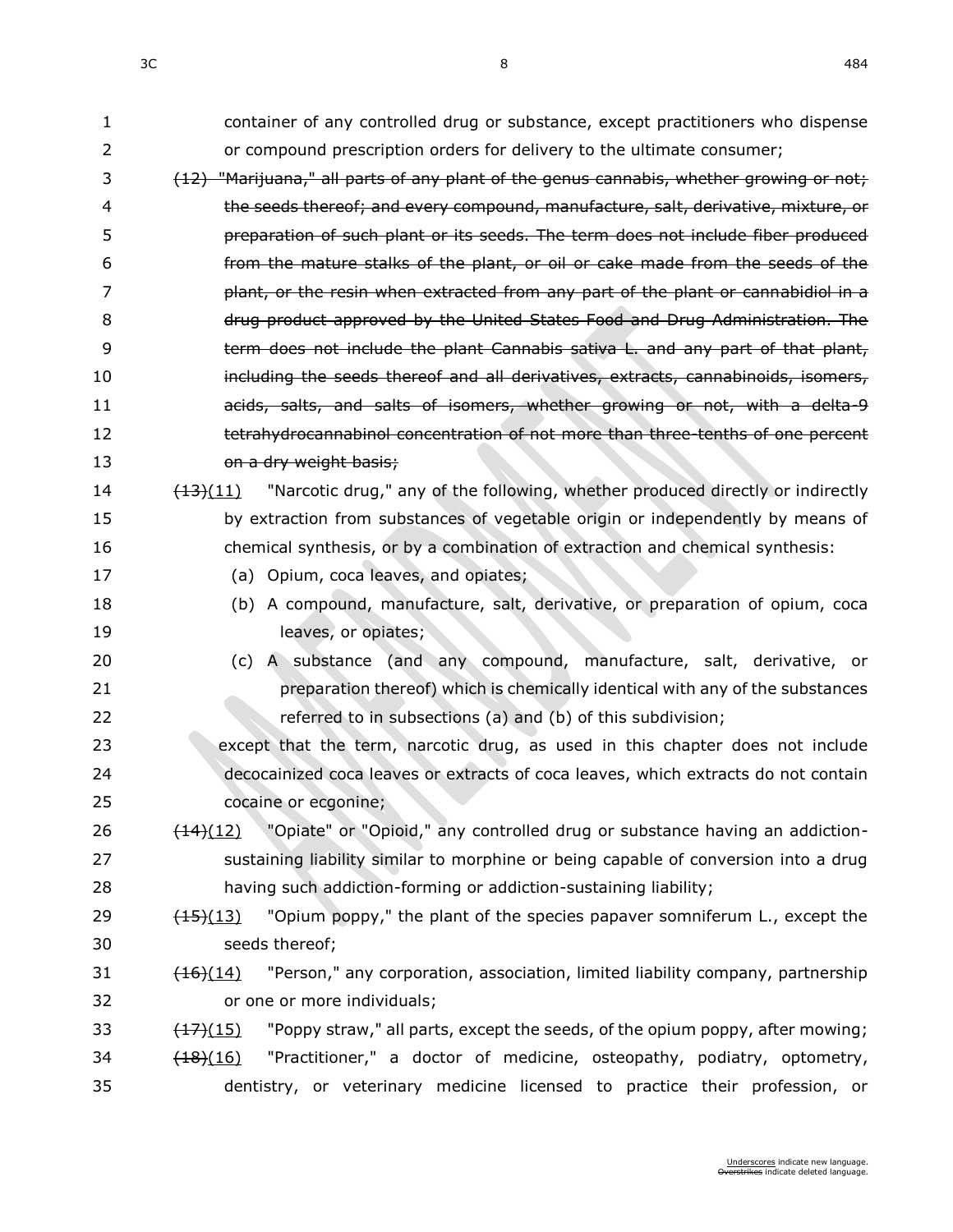| 1  | pharmacists licensed to practice their profession; physician assistants certified to                 |
|----|------------------------------------------------------------------------------------------------------|
| 2  | practice their profession; certified nurse practitioners, certified nurse midwives,                  |
| 3  | and certified registered nurse anesthetists to practice their profession; government                 |
| 4  | employees acting within the scope of their employment; and persons permitted by                      |
| 5  | certificates issued by the department to distribute, dispense, conduct research with                 |
| 6  | respect to, or administer a substance controlled by this chapter;                                    |
| 7  | "Prescribe," an order of a practitioner for a controlled drug or substance.<br>$\frac{(19)(17)}{2}$  |
| 8  | "Production," the manufacture, planting, cultivation, growing, or harvesting<br>$\frac{(20)(18)}{2}$ |
| 9  | of a controlled drug or substance;                                                                   |
| 10 | "State," the State of South Dakota;<br>$\frac{(21)(19)}{2}$                                          |
| 11 | "Ultimate user," a person who lawfully possesses a controlled drug or<br>$\frac{(22)(20)}{2}$        |
| 12 | substance for personal use or for the use of a member of the person's household                      |
| 13 | or for administration to an animal owned by the person or by a member of the                         |
| 14 | person's household;                                                                                  |
| 15 | "Controlled substance analogue," any of the following:<br>$\frac{(23)(21)}{2}$                       |
| 16 | (a) A substance that differs in its chemical structure to a controlled substance                     |
| 17 | listed in or added to the schedule designated in schedule I or II only by                            |
| 18 | substituting one or more hydrogens with halogens or by substituting one                              |
| 19 | halogen with a different halogen; or                                                                 |
| 20 | (b) A substance that is an alkyl homolog of a controlled substance listed in or                      |
| 21 | added to schedule I or II; or                                                                        |
| 22 | (c) A substance intended for human consumption; and                                                  |
| 23 | (i) The chemical structure of which is substantially similar to the chemical                         |
| 24 | structure of a controlled substance in schedule I or II;                                             |
| 25 | (ii) Which has a stimulant, depressant, or hallucinogenic effect on the                              |
| 26 | central nervous system that is substantially similar to or greater than                              |
| 27 | the stimulant, depressant, or hallucinogenic effect on the central                                   |
| 28 | nervous system of a controlled substance in schedule I or II; or                                     |
| 29 | (iii) With respect to a particular person, which such person represents or                           |
| 30 | intends to have a stimulant, depressant, or hallucinogenic effect on                                 |
| 31 | the central nervous system that is substantially similar to or greater                               |
| 32 | than the stimulant, depressant, or hallucinogenic effect on the                                      |
| 33 | central nervous system of a controlled substance in schedule I or II;                                |
| 34 | However, the term, controlled substance analogue, does not include a controlled                      |
| 35 | substance or any substance for which there is an approved new drug application.                      |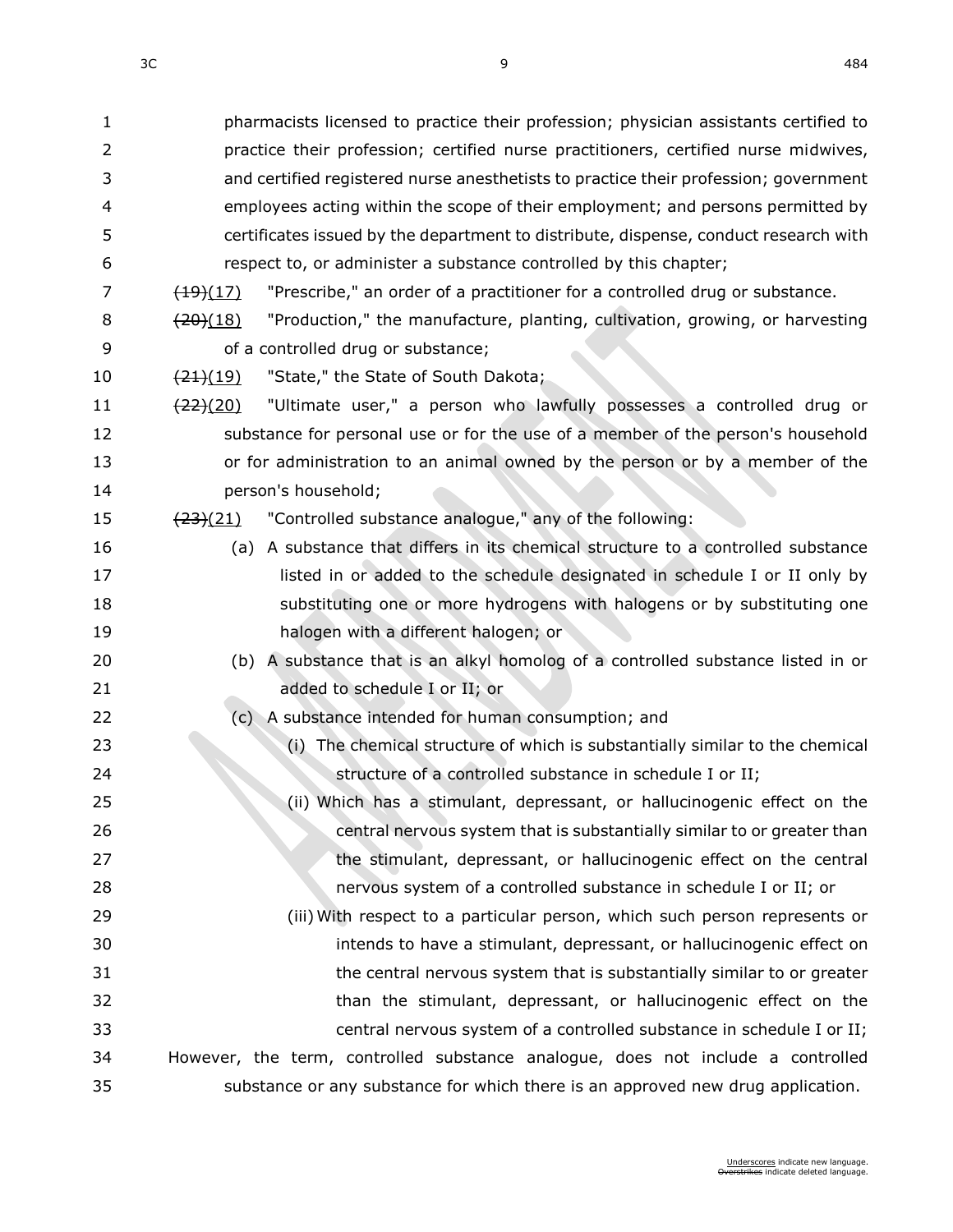## **Section 12. [That § 34-20B-14 be AMENDED:](https://sdlegislature.gov/Statutes?Statute=34-20B-14)**

| 2  | 34-20B-14. Any material, compound, mixture, or preparation which contains any               |
|----|---------------------------------------------------------------------------------------------|
| 3  | quantity of the following hallucinogenic substances, their salts, isomers, and salts of     |
| 4  | isomers, is included in Schedule I, unless specifically excepted, whenever the existence of |
| 5  | such salts, isomers, and salts of isomers is possible within the specific chemical          |
| 6  | designation:                                                                                |
| 7  | Bufotenine;<br>(1)                                                                          |
| 8  | Diethyltryptamine (DET);<br>(2)                                                             |
| 9  | Dimethyltryptamine (DMT);<br>(3)                                                            |
| 10 | 5-methoxy-N, N-Dimethyltryptamine (5-MeO-DMT);<br>(4)                                       |
| 11 | 5-methoxy-3, 4-methylenedioxy amphetamine;<br>(5)                                           |
| 12 | (6)<br>4-bromo-2, 5-dimethoxyamphetamine;                                                   |
| 13 | 4-methoxyamphetamine;<br>(7)                                                                |
| 14 | 4-methoxymethamphetamine;<br>(8)                                                            |
| 15 | 4-methyl-2, 5-dimethoxyamphetamine;<br>(9)                                                  |
| 16 | (10) Hashish and hash oil;                                                                  |
| 17 | $(11)$ Ibogaine;                                                                            |
| 18 | (12) Lysergic acid diethylamide;                                                            |
| 19 | (13) Mescaline;                                                                             |
| 20 | (14) N-ethyl-3-piperidyl benzilate;                                                         |
| 21 | (15) N-methyl-3-piperidyl benzilate;                                                        |
| 22 | (16) 1-(-(2-thienyl)cyclohexyl) piperidine (TCP);                                           |
| 23 | (17) Peyote, except that when used as a sacramental in services of the Native American      |
| 24 | church in a natural state which is unaltered except for drying or curing and cutting        |
| 25 | or slicing, it is hereby excepted;                                                          |
| 26 | (18) Psilocybin;                                                                            |
| 27 | (19) Psilocyn;                                                                              |
| 28 | Tetrahydrocannabinol, other than that which occurs in industrial hemp as defined<br>(20)    |
| 29 | in $\S$ 38-35-1 or marijuana in its natural and unaltered state, including any              |
| 30 | compound, except nabilone or compounds listed under a different schedule,                   |
| 31 | structurally derived from 6,6' dimethyl benzof c] chromene by substitution at the           |
| 32 | 3-position with either alkyl (C3 to C8), methyl cycloalkyl, or adamantyl groups,            |
| 33 | whether or not the compound is further modified in any of the following ways:               |
| 34 | By partial to complete saturation of the C-ring; or<br><del>(a)</del>                       |
| 35 | By substitution at the 1-position with a hydroxyl or methoxy group; or<br>$\Theta$          |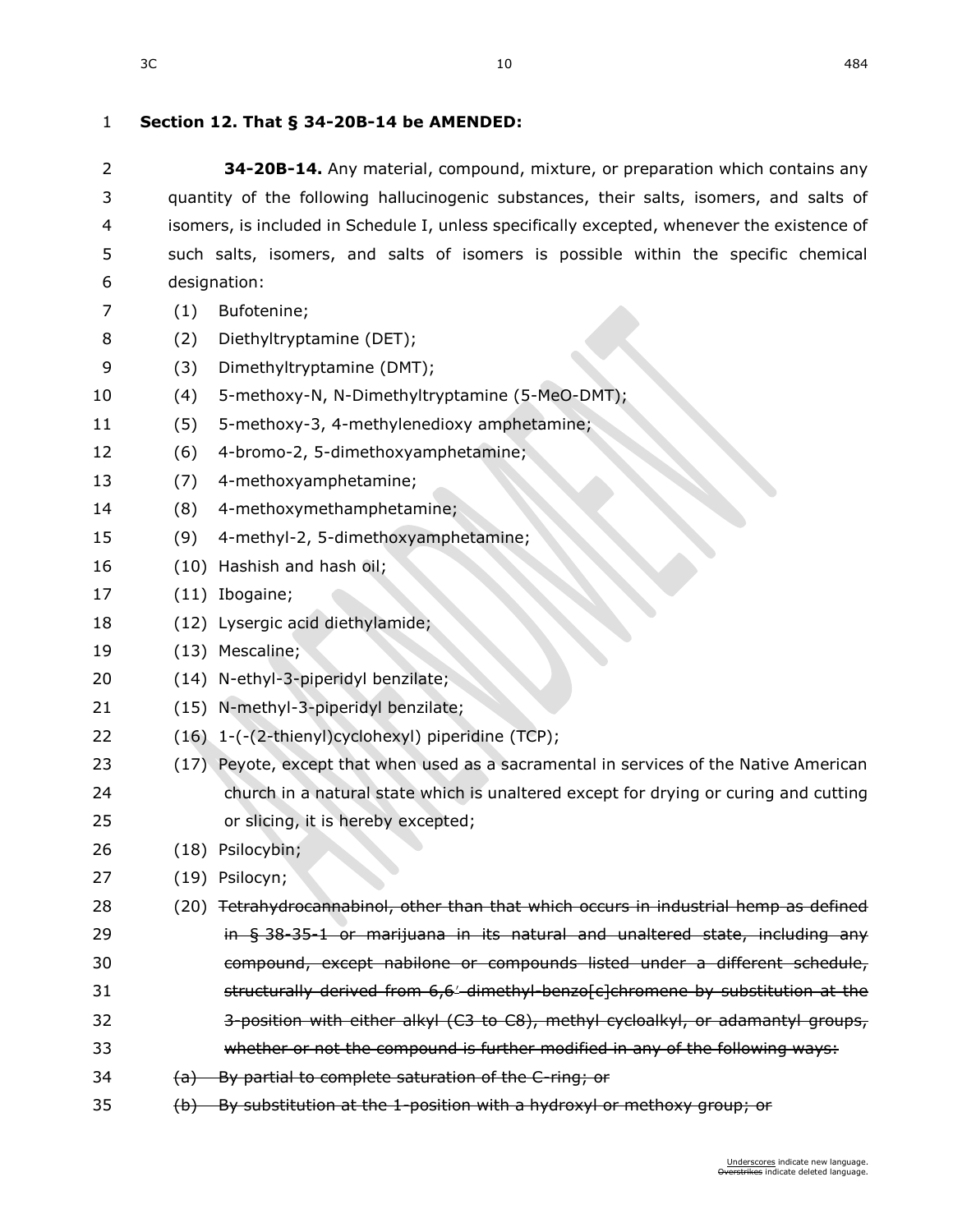| 1  | $(c)$ By substitution at the 9-position with a hydroxyl, methyl, or methylhydoxyl group;             |
|----|------------------------------------------------------------------------------------------------------|
| 2  | $\theta$ f                                                                                           |
| 3  | (d) By modification of the possible 3-alkyl group with a $1,1/$ dimethyl moiety, a $1,1/$            |
| 4  | cyclic moiety, an internal methylene group, an internal acetylene group, or a                        |
| 5  | terminal halide, cyano, azido, or dimethylcarboxamido group.                                         |
| 6  | Some trade and other names: JWH-051; JWH-057; JWH-133; JWH-359; HHC; AM-                             |
| 7  | 087; AM-411; AM-855, AM-905; AM-906; AM-2389; HU-210; HU-211; HU-243;                                |
| 8  | $HU-336;$                                                                                            |
| 9  | $(21)$ 3, 4, 5-trimethoxy amphetamine;                                                               |
| 10 | $\frac{(22)(21)}{2}$<br>3, 4-methylenedioxy amphetamine;                                             |
| 11 | <del>(23)</del> (22)<br>3-methoxyamphetamine;                                                        |
| 12 | (24)(23)<br>2, 5-dimethoxyamphetamine;                                                               |
| 13 | $\frac{(25)(24)}{25}$<br>2-methoxyamphetamine;                                                       |
| 14 | $\frac{(26)(25)}{2}$<br>2-methoxymethamphetamine;                                                    |
| 15 | $\frac{(27)}{(26)}$<br>3-methoxymethamphetamine;                                                     |
| 16 | Phencyclidine;<br>$\frac{(28)(27)}{2}$                                                               |
| 17 | 3, 4-methylenedioxymethamphetamine (MDMA);<br>$\frac{(29)(28)}{2}$                                   |
| 18 | 3, 4-methylenedioxy-N-ethylamphetamine;<br>$\left(30\right)\left(29\right)$                          |
| 19 | N-hydroxy-3, 4-methylenedioxyamphetamine;<br>$\left(34\right)\left(30\right)$                        |
| 20 | 4-methylaminorex<br>(also<br>known<br>$\frac{(32)(31)}{2}$<br>as 2-Amino-4-methyl/x-5-phenyl-2-      |
| 21 | oxazoline);                                                                                          |
| 22 | $\frac{(33)(32)}{2}$<br>2,5 Dimethoxy-4-ethylamphetamine;                                            |
| 23 | <del>(34)</del> (33)<br>N, N-Dimethylamphetamine;                                                    |
| 24 | 1-(1-(2-thienyl)cyclohexyl)pyrrolidine;<br>$\frac{(35)(34)}{2}$                                      |
| 25 | $\left(36\right)(35)$<br>Aminorex;                                                                   |
| 26 | Cathinone and other variations, defined as any compound, material, mixture,<br>$\left(37\right)(36)$ |
| 27 | preparation or other product unless listed in another schedule or an approved FDA                    |
| 28 | drug (e.g. buproprion, pyrovalerone), structurally derived from 2-aminopropan-1-                     |
| 29 | one by substitution at the 1-position with either phenyl, naphthyl, or thiophene                     |
| 30 | ring systems, whether or not the compound is further modified in any of the                          |
| 31 | following ways:                                                                                      |
| 32 | (a) By substitution in the ring system to any extent with alkyl, alkylenedioxy,                      |
| 33 | alkoxy, haloalkyl, hydroxyl, or halide substituents, whether or not further                          |
| 34 | substituted in the ring system by one or more other univalent substitutents;                         |
| 35 | (b) By substitution at the 3-position with an acyclic alkyl substituent;                             |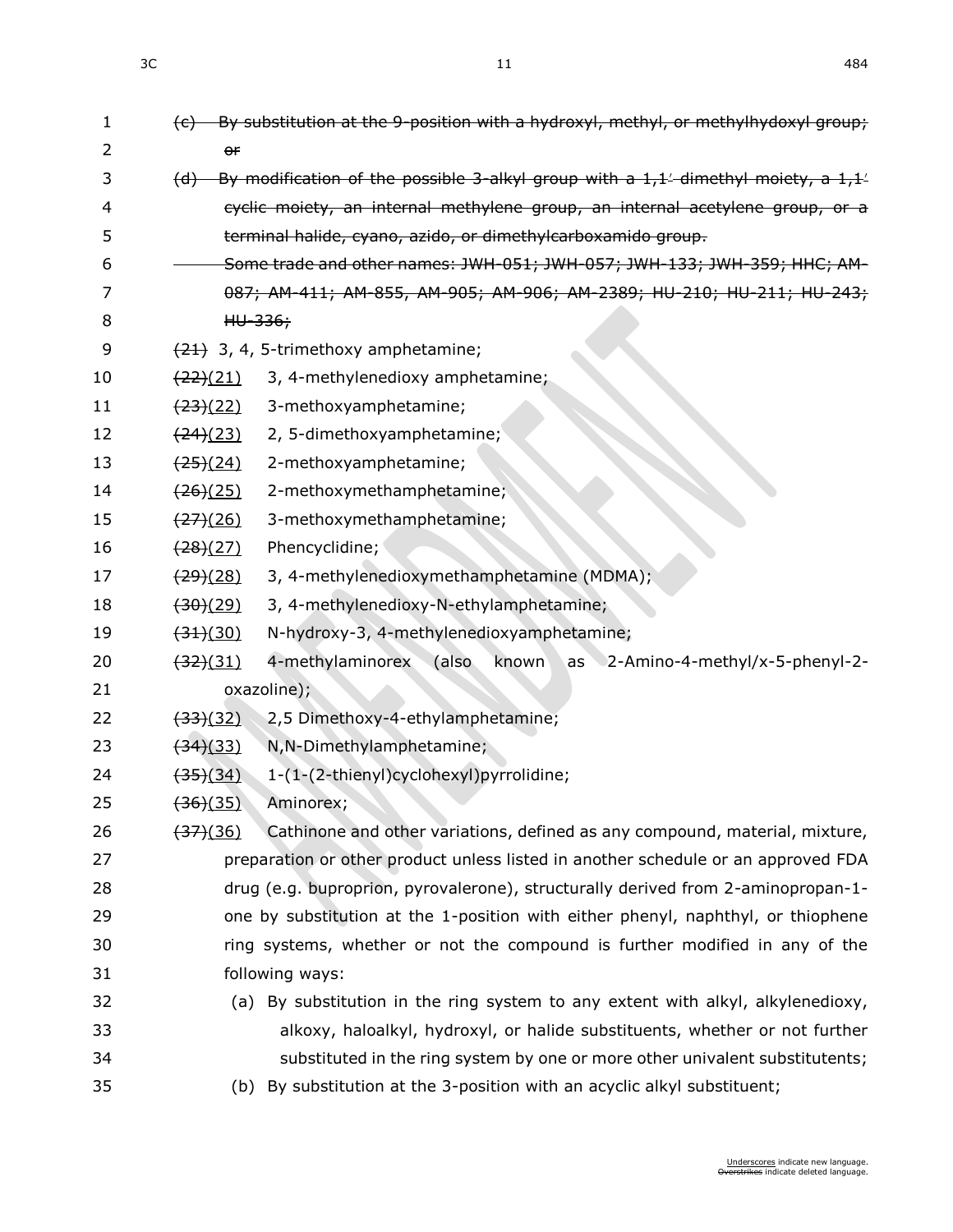- 
- (c) By substitution at the 2-amino nitrogen atom with alkyl, dialkyl, benzyl, or methoxybenzyl groups or by inclusion of the 2-amino nitrogen atom in a cyclic structure.

 Some trade or other names: methcathinone, 4-methyl-N-methylcathinone (mephedrone); 3,4-methylenedioxy-N-methylcathinone (methylone); 3,4- methylenedioxypyrovalerone (MDPV); Naphthylpyrovalerone (naphyrone); 4- flouromethcathinone (flephedrone); 4-methoxymethcathinone (methedrone; Bk- PMMA); Ethcathinone (N-Ethylcathinone); 3,4-methylenedioxyethcathinone (ethylone); Beta-keto-N-methyl-3,4-benzodioxyolybutanamine (butylone); N,N- dimethylcathinone (metamfepramone); Alpha-pyrrolidinopropiophenone (alpha- PPP); 4-methoxy-alpha-pyrrolidinopropiophenone (MOPPP); 3,4- methylenedioxyalphapyrrolidinopropiophenone (MDPPP); Alpha-13 pyrrolidinovalerophenone (alpha-PVP); 3-fluoromethcathinone; 4'-Methyl-alpha- pyrrolidinobutiophenone (MPBP); Methyl-&agr;;-pyrrolindinopropiophenone (MPPP); Methyl-&agr;;-pyrrolidino-hexanophenone (MPHP); Buphedrone; Methyl- N-ethylcathinone; Pentedrone; Dimethylmethcathinone (DMMC); Dimethylethcathinone (DMEC); Methylenedioxymethcathinone (MDMC); Pentylone; Ethylethcathinone; Ethylmethcathinone; Fluoroethcathinone; methyl- alpha-pyrrolidinobutiophenone (MPBP); Methylecathinone (MEC); Methylenedioxy- alpha-pyrrolidinobutiophenone (MDPBP); Methoxymethcathinone (MOMC); Methylbuphedrone (MBP); Benzedrone (4-MBC); Dibutylone (DMBDB); Dimethylone (MDDMA); Diethylcathinone; Eutylone (EBDB); N-ethyl-N- Methylcathinone; N-ethylbuphedrone, 1-(1,3-benzodioxol-5-yl)2- (ethylamino)pentan-1-one (N-Ethylpentylone); 4'-Methyl-alpha- pyrrolidinopropiophenone (4-MEPPP, MPPP or MαPPP); alpha- Pyrrolidinobutiophenone (α;PBP); 1-(1,3-benzodioxol-5-yl)-2-(tert- butylamino)propan-1-one (Tertylone); 1-(1,3-benzodioxol-5-yl)-2- (ethylamino)hexan-1-one (N-ethyl Hexylone); 1-(1,3-benzodioxol-5-yl)-2- (methylamino)pntan-1-one (Pentylone); (38)(37) 2,5-Dimethoxy-4-ethylamphetamine (DOET);

- 31 (39)(38) Alpha-ethyltryptamine;
- 32  $(40)(39)$  4-Bromo-2,5-dimethoxy phenethylamine;
- 33 (44)(40) 2,5-dimethoxy-4-(n)-propylthiophenethylamine (2C-T-7);
- 34 (42)(41) 1-(3-trifluoromethylphenyl) piperazine (TFMPP);
- 35  $(43)(42)$  Alpha-methyltryptamine (AMT);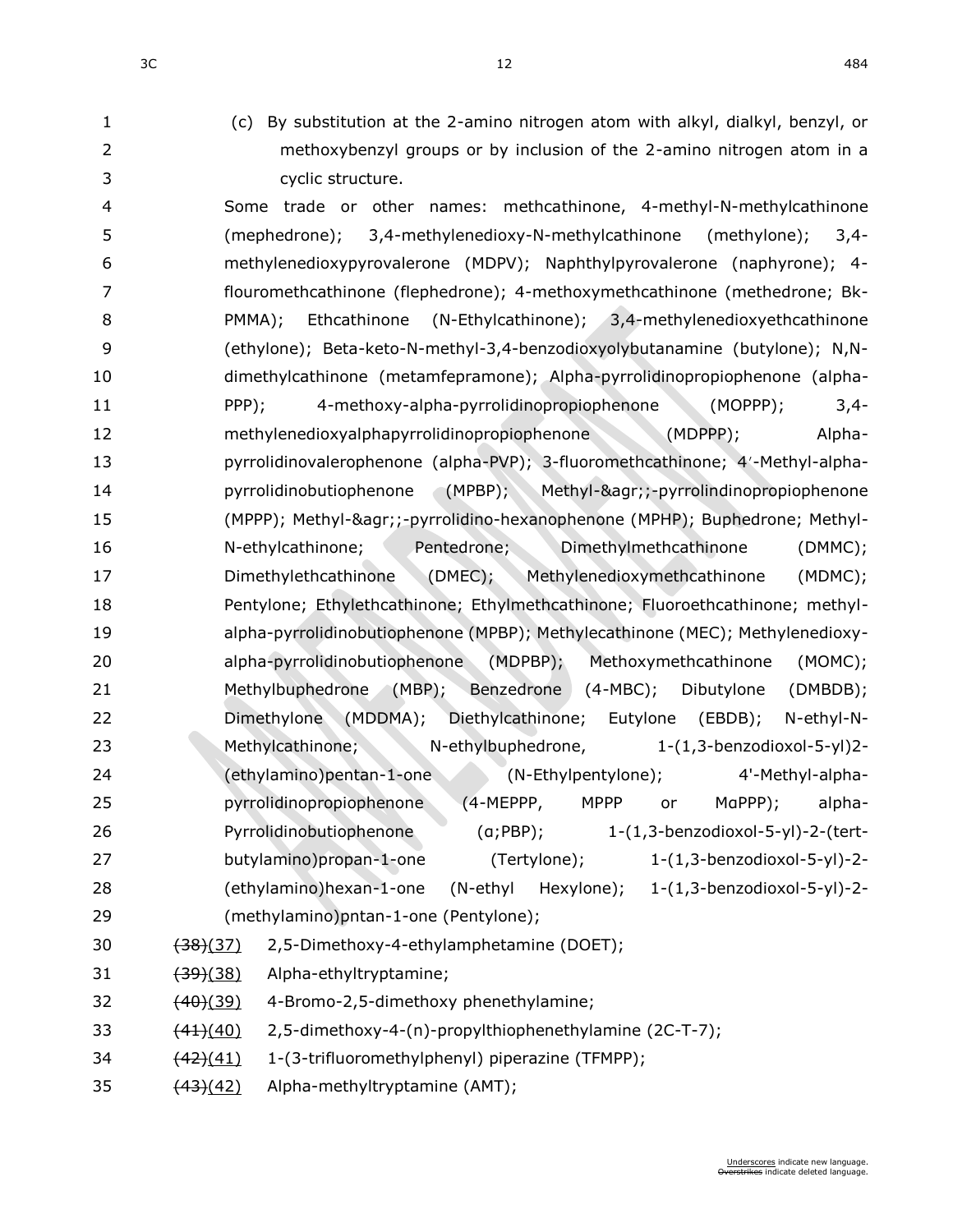2 (45)(44) 5-methoxy-N,N-dimethyltryptamine (5-MeO-DMT);

3 (46)(45) Synthetic cannabinoids. Any material, compound, mixture, or preparation that is not listed as a controlled substance in another schedule, is not an FDA- approved drug, and contains any quantity of the following substances, their salts, isomers (whether optical, positional, or geometric), homologues, modifications of the indole ring by nitrogen heterocyclic analog substitution or nitrogen heterocyclic analog substitution of the phenyl, benzyl, naphthyl, adamantly, cyclopropyl, cumyl, or propionaldehyde structure, and salts of isomers, homologues, and modifications, unless specifically excepted, whenever the existence of these salts, isomers, homologues, modifications, and salts of isomers, homologues, and modifications is possible within the specific chemical designation:

 (a) Naphthoylindoles. Any compound containing a 2-(1- naphthoyl)indole or 3- (1-naphthoyl)indole structure with substitution at the nitrogen atom of the indole ring by an alkyl, haloalkyl, alkenyl, cycloalkylmethyl, cycloalkylethyl, 1-(N-methyl-2-piperidinhyl)methyl, 2-(4-morpholinyl)ethyl, cyanoalky, 1- (N-methyl-2-pyrrolidinyl)methyl, 1-(N-methyl-3-morpholinyl)methyl, (tetrahydropyran-4-yl)methyl, benzyl, or halobenzyl group, whether or not further substituted on the indole ring to any extent and whether or not **Substituted on the naphthyl ring to any extent.** 

 Some trade or other names: JWH-015; 1-pentyl-3-(1-naphthoyl)indole (JWH-018); 1-hexyl-3-(1-naphthoyl)indole (JWH-019); 1-butyl-3-(1- naphthoyl)indole (JWH-073); 1-pentyl-3-[1-(4-methoxynaphthoyl)]indole (JWH-081); 1-pentyl-3-(4-methyl-1-naphthoyl)indole (JWH-122); 1-[2-(4- morpholinyl)ethyl]-3-(1-naphthoyl)indole (JWH-200); JWH-210; JWH-398; 1-pentyl-3-(1-naphthoyl)indole (AM-678); 1-(5-fluoropentyl)-3-(1- naphthoyl)indole (AM-2201); WIN 55-212; JWH-004; JWH-007; JWH-009; JWH-011; JWH-016; JWH-020; JWH-022; JWH-046; JWH-047; JWH-048; JWH-049; JWH-050; JWH-070; JWH-071; JWH-072; JWH-076; JWH-079; JWH-080; JWH-082; JWH-094; JWH-096; JWH-098; JWH-116; JWH-120; JWH-148; JWH-149; JWH-164; JWH-166; JWH-180; JWH-181; JWH-182; JWH-189; JWH-193; JWH-198; JWH-211; JWH-212; JWH-213; JWH-234; JWH-235; JWH-236; JWH-239; JWH-240; JWH-241; JWH-258; JWH-262; JWH-386; JWH-387; JWH-394; JWH-395; JWH-397; JWH-399; JWH-400;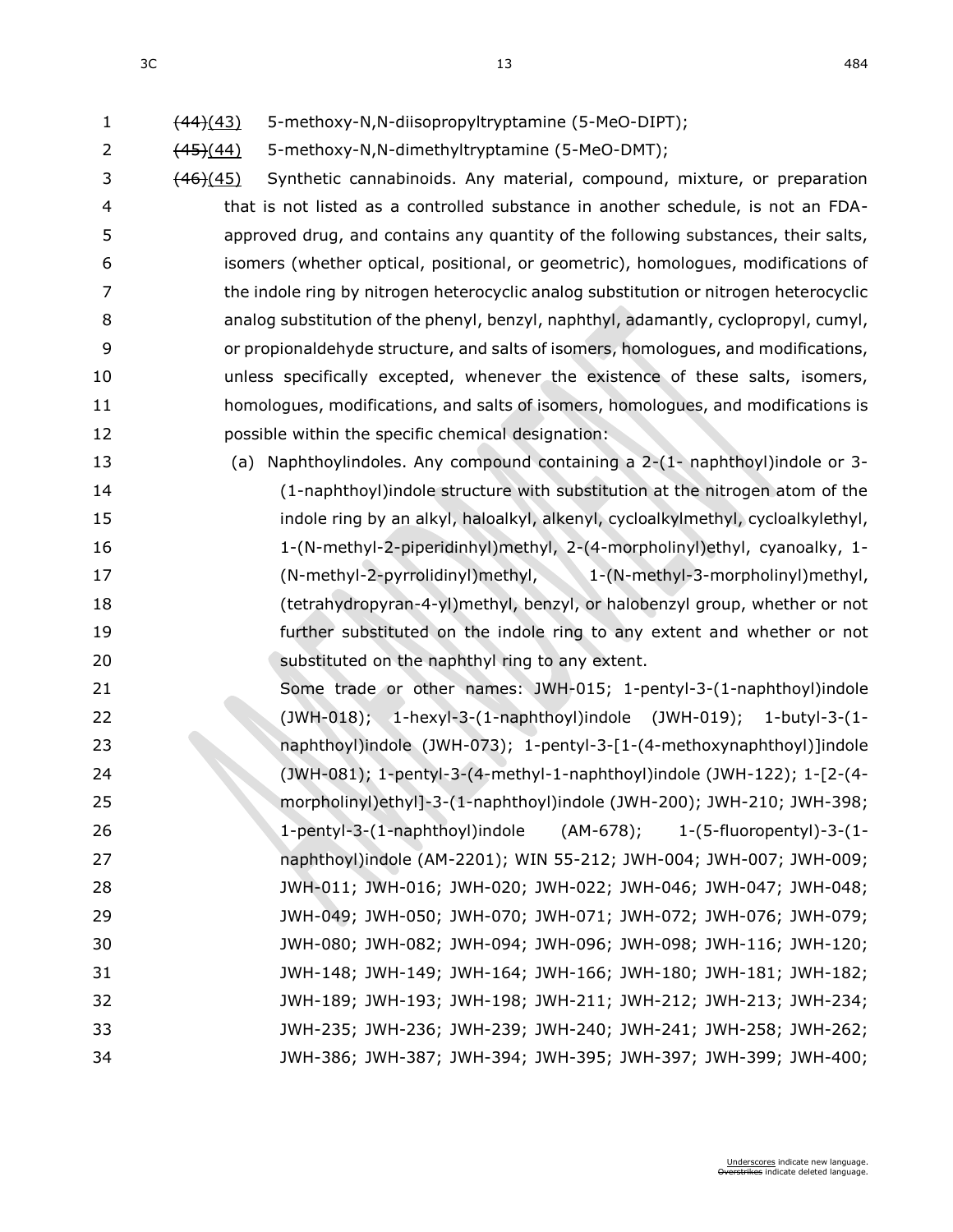| 1              | JWH-412; JWH-413; JWH-414; JWH-415; JWH-424; AM-678; AM-1220;                    |
|----------------|----------------------------------------------------------------------------------|
| $\overline{2}$ | AM-1221; AM-1235; AM-2232, THJ-2201;                                             |
| 3              | (b) Naphthylmethylindoles. Any compound containing a 1H-indol-2-yl-(1-           |
| 4              | naphthyl)methane or 1H-indol-3-yl-(1-naphthyl)methane structure with             |
| 5              | substitution at the nitrogen atom of the indole ring by an alkyl, haloalkyl,     |
| 6              | alkenyl,<br>cycloalkylmethyl,<br>cycloalkylethyl,<br>$1-(N-methyl-2-$            |
| 7              | piperidinyl)methyl, 2-(4-morpholinyl)ethyl, cyanoalky, 1-(N-methyl-2-            |
| 8              | pyrrolidinyl)methyl, 1-(N-methyl-3-morpholinyl)methyl, (tetrahydropyran-         |
| 9              | 4-yl)methyl, benzyl, or halobenzyl group, whether or not further substituted     |
| 10             | on the indole ring to any extent and whether or not substituted on the           |
| 11             | naphthyl ring to any extent.                                                     |
| 12             | Some trade or other names: JWH-175; JWH-184; JWH-185; JWH-192;                   |
| 13             | JWH-194; JWH-195; JWH-196; JWH-197; JWH-199;                                     |
| 14             | Phenylacetylindoles. Any compound containing a 2-phenylacetylindole or 3-<br>(c) |
| 15             | phenylacetylindole structure with substitution at the nitrogen atom of the       |
| 16             | indole ring by an alkyl, haloalkyl, alkenyl, cycloalkylmethyl, cycloalkylethyl,  |
| 17             | 1-(N-methyl-2-piperidinyl)methyl, or 2-(4-morpholinyl)ethyl, cyanoalky, 1-       |
| 18             | (N-methyl-2-pyrrolidinyl)methyl, 1-(N-methyl-3-morpholinyl)methyl,               |
| 19             | (tetrahydropyran-4-yl)methyl, benzyl, or halobenzyl group, whether or not        |
| 20             | further substituted on the indole ring to any extent and whether or not          |
| 21             | substituted on the phenyl ring to any extent.                                    |
| 22             | lohexylethyl-3-(2-<br>Some<br>trade<br>other<br>or<br>names:<br>$1 - cyc$        |
| 23             | methoxyphenylacetyl)indole<br>1-cyclohexylethyl-3-(2-<br>$(SR-18);$              |
| 24             | methoxyphenylacetyl)indole<br>$(RCS-8);$<br>1-pentyl-3- $(2-$                    |
| 25             | methoxyphenylacetyl)indole<br>(JWH-250);<br>-1-pentyl-3-(2                       |
| 26             | chlorophenylacetyl)indole (JWH-203); JWH-167; JWH-201; JWH-202; JWH-             |
| 27             | 204; JWH-205; JWH-206; JWH-207; JWH-208; JWH-209; JWH-237; JWH-                  |
| 28             | 248; JWH-249; JWH-251; JWH-253; JWH-302; JWH-303; JWH-304; JWH-                  |
| 29             | 305; JWH-306; JWH-311; JWH-312; JWH-313; JWH-314; JWH-315; JWH-                  |
| 30             | 316; Cannabipiperidiethanone;                                                    |
| 31             | Benzoylindoles. Any compound containing a 2-(benzoyl)indole or 3-<br>(d)         |
| 32             | (benzoyl)indole structure with substitution at the nitrogen atom of the          |
| 33             | indole ring by an alkyl, haloalkyl, alkenyl, cycloalkylmethyl, cycloalkylethyl,  |
| 34             | 1-(N-methyl-2-piperidinyl)methyl, 2-(4-morpholinyl)ethyl, cyanoalky, 1-          |
| 35             | (N-methyl-2-pyrrolidinyl)methyl,<br>1-(N-methyl-3-morpholinyl)methyl,            |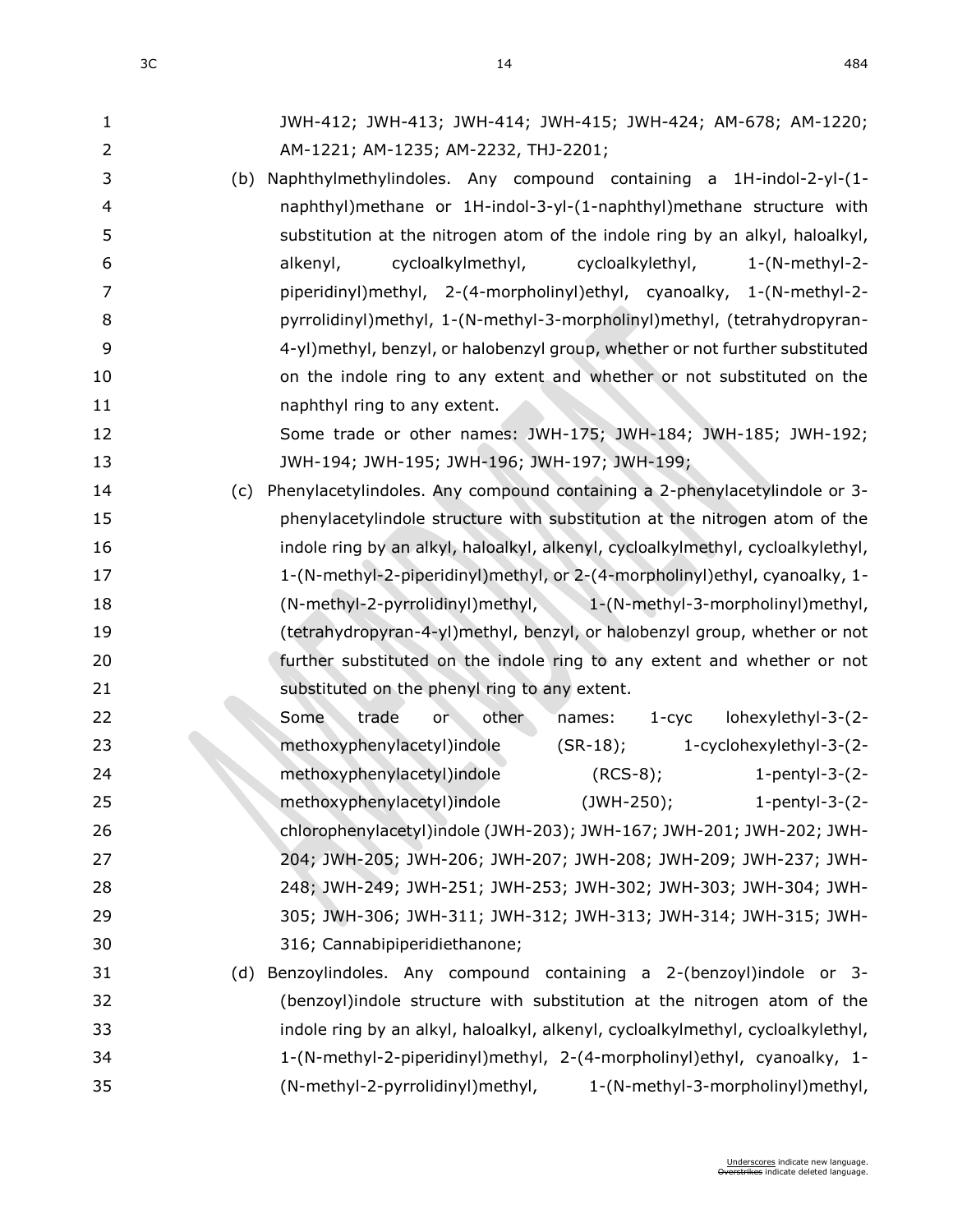| $\mathbf{1}$   | (tetrahydropyran-4-yl)methyl, benzyl, or halobenzyl group, whether or not     |
|----------------|-------------------------------------------------------------------------------|
| $\overline{2}$ | further substituted on the indole ring to any extent and whether or not       |
| 3              | substituted on the phenyl ring to any extent.                                 |
| $\overline{4}$ | Some trade or other names: 1-(5-fluoropentyl)-3-(2-iodobenzoyl)indole         |
| 5              | (AM-694); 1-pentyl-3-[(4-methoxy)-benzoyl]indole (SR-19); Pravadoline         |
| 6              | (WIN 48,098); 1-pentyl-3-[(4-methoxy)-benzoyl]indole (RCS-4); AM-630;         |
| 7              | AM-661; AM-2233; AM-1241;                                                     |
| 8              | (e) Naphthoylpyrroles. Any compound containing a 2-(1-naphthoyl)pyrrole or 3- |
| 9              | (1-naphthoyl) pyrrole structure with substitution at the nitrogen atom of the |
| 10             | by an<br>alkyl, haloalkyl, alkenyl, cycloalkylmethyl,<br>pyrrole<br>ring      |
| 11             | cycloalkylethyl, 1-(N-methyl-2-piperidinyl)methyl, 2-(4-morpholinyl)ethyl,    |
| 12             | 1-(N-methyl-2-pyrrolidinyl)methyl, 1-(N-methyl-3-<br>cyanoalky,               |
| 13             | morpholinyl)methyl, (tetrahydropyran-4-yl)methyl, benzyl, or halobenzyl       |
| 14             | group, whether or not further substituted on the pyrrole ring to any extent   |
| 15             | and whether or not substituted on the naphthyl ring to any extent.            |
| 16             | Some trade or other names: JWH-307; JWH-030; JWH-031; JWH-145;                |
| 17             | JWH-146; JWH-147; JWH-150; JWH-156; JWH-242; JWH-243; JWH-244;                |
| 18             | JWH-245; JWH-246; JWH-292; JWH-293; JWH-308; JWH-309; JWH-346;                |
| 19             | JWH-348; JWH-363; JWH-364; JWH-365; JWH-367; JWH-368; JWH-369;                |
| 20             | JWH-370; JWH-371; JWH-373; JWH-392;                                           |
| 21             | Naphthylmethylindenes. Any compound containing a naphthylideneindene<br>(f)   |
| 22             | structure with substitution at the 3-position of the indene ring by an alkyl, |
| 23             | haloalkyl, alkenyl, cycloalkylmethyl, cycloalkylethyl, 1-(N-methyl-2-         |
| 24             | piperidinyl)methyl, 2-(4-morpholinyl)ethyl, cyanoalky, 1-(N-methyl-2-         |
| 25             | pyrrolidinyl)methyl, 1-(N-methyl-3-morpholinyl)methyl, (tetrahydropyran-      |
| 26             | 4-yl)methyl, benzyl, or halobenzyl group, whether or not further substituted  |
| 27             | on the indene ring to any extent and whether or not substituted on the        |
| 28             | naphthyl ring to any extent.                                                  |
| 29             | Some trade or other names: JWH-171; JWH-176; JWH-220;                         |
| 30             | Cyclohexylphenols.<br>compound<br>containing<br>Any<br>$2-(3-$<br>(g)<br>a    |
| 31             | hydroxycyclohexyl)phenol structure with substitution at the 5-position of     |
| 32             | the phenolic ring by an alkyl, haloalkyl, alkenyl, cycloalkylmethyl,          |
| 33             | cycloalkylethyl,<br>1-(N-methyl-2-piperidinyl)methyl,<br>$2-(4-$<br>or        |
| 34             | morpholinyl) ethyl,<br>1-(N-methyl-2-pyrrolidinyl)methyl, 1-(N-methyl-3-      |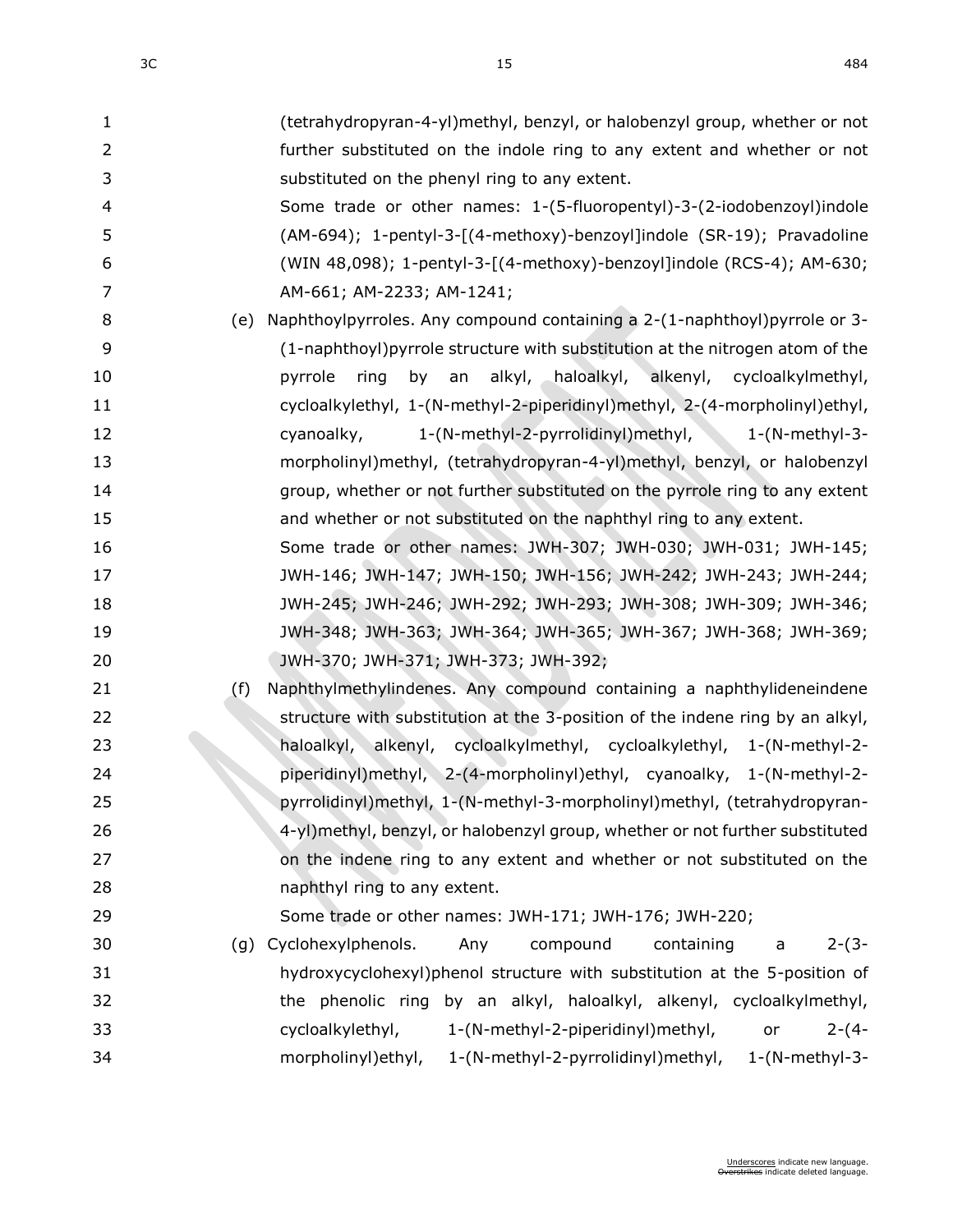| $\mathbf{1}$   | morpholinyl)methyl, (tetrahydropyran-4-yl)methyl, benzyl, or halobenzyl           |
|----------------|-----------------------------------------------------------------------------------|
| $\overline{2}$ | group, whether or not substituted on the cyclohexyl ring to any extent.           |
| 3              | Some trade or other names: 5-(1,1-dimethylheptyl)-2-[(1R,3S)-3-                   |
| 4              | hydroxycyclohexyl]-phenol (CP 47, 497 and homologues, which includes              |
| 5              | C8); cannabicyclohexanol; CP-55,490; CP-55,940; CP-56,667;                        |
| 6              | (h) (6aR,10aR)-9-(hydroxymethyl)-6,6-dimethyl-3-(2-methyloctan-2-yl)              |
| 7              | 6a, 7, 10, 10a-tetrahydrobenzo[c]chromen-1-ol. Some trade or other names:         |
| 8              | HU-210;                                                                           |
| 9              | 2,3-Dihydro-5-methyl-3-(4-m<br>orpholinylmethyl)pyrrolo[1,2,3-de]-1,4-<br>(i)     |
| 10             | benzoxazin-6-yl]-1-napthalenyl. Some trade or other names: WIN 55, 212-           |
| 11             | 2;                                                                                |
| 12             | Substituted Acetylindoles. Any compound containing a 2-acetyl indole or 3-<br>(j) |
| 13             | acetyl indole structure substituted at the acetyl by replacement of the           |
| 14             | methyl group with a tetramethylcyclopropyl, adamantyl, benzyl, cumyl, or          |
| 15             | propionaldehyde substituent whether or not further substituted on the             |
| 16             | tetramethylcyclopropyl, adamantyl, benzyl, cumyl, or propionaldehyde              |
| 17             | substituent to any extent and whether or not further substituted at the           |
| 18             | nitrogen atom of the indole ring by an alkyl, haloalkyl, cyanoalkyl, alkenyl,     |
| 19             | cycloalkylmethyl, cycloalkylethyl, 1-(N-methyl-2-piperidinyl)methyl, 2-(4-        |
| 20             | morpholinyl)ethyl, 1-(N-methyl-2-pyrrolidinyl)methyl, 1-(N-methyl-3-              |
| 21             | morpholinyl)methyl, (tetrahydropyran-4-yl)methyl, benzyl, or halobenzyl           |
| 22             | group whether or not further substituted on the indole ring to any extent.        |
| 23             | Some<br>trade<br>$(1-Perbylindol-3-yl)-(2,2,3,3-$<br>and<br>names:<br>۰or         |
| 24             | tetramethylcyclopropyl)methanone (UR-144); (1-(5-fluoropentyl)indol-3-            |
| 25             | yl)-(2,2,3,3-tetramethylcyclopropyl)methanone (XLR-11); (1-(2-                    |
| 26             | morpholin-4-ylethyl)-1H-indol-3-yl)-(2,2,3,3-                                     |
| 27             | tetramethylcyclopropyl)methanone (A-796,260); 1-[(N-methylpiperidin-2-            |
| 28             | yl)methyl]-3-(adamant-1-oyl)indole<br>$(AM-1248);$<br>1-Pentyl-3- $(1 -$          |
| 29             | adamantoyl)indole (AB-001 and JWH-018 adamantyl analog); AM-679;                  |
| 30             | Substituted Carboxamide Indole. Any compound containing a 2-carboxamide<br>(k)    |
| 31             | indole or 3-carboxamide indole structure substituted at the nitrogen of the       |
| 32             | carboxamide with a tetramethylcyclopropyl, naphthyl, adamantyl, cumyl,            |
| 33             | phenyl, or propionaldehyde substituent, whether or not further substituted        |
| 34             | on the tetramethylcyclopropyl, adamantyl, cumyl, naphthyl, phenyl, or             |
| 35             | propionaldehyde substituent to any extent and whether or not further              |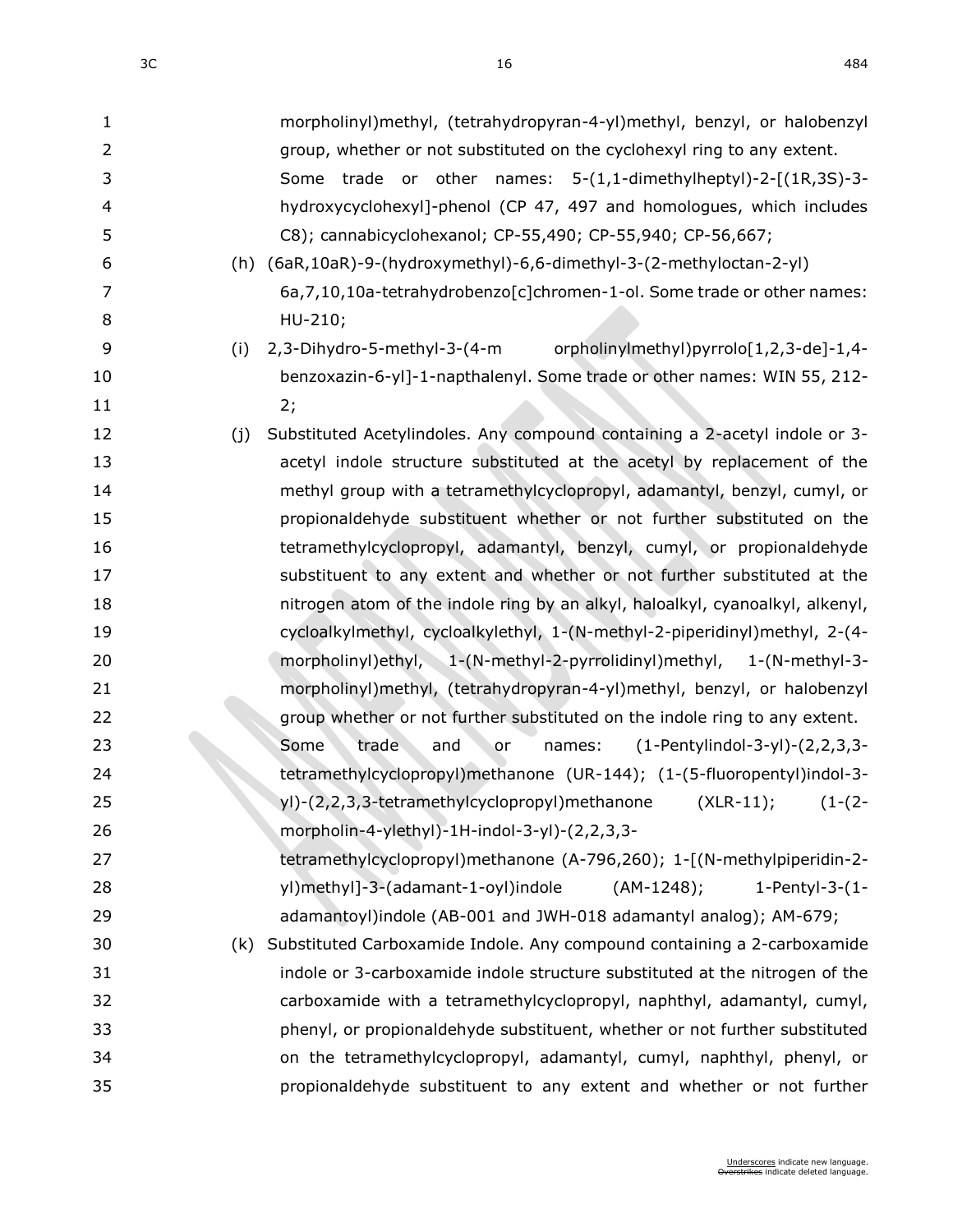| $\mathbf{1}$   | substituted at the nitrogen atom of the indole ring by an alkyl, haloalkyl,   |
|----------------|-------------------------------------------------------------------------------|
| $\overline{2}$ | cyanoalkyl, alkenyl, cycloalkylmethyl, cycloalkylethyl, 1-(N-methyl-2-        |
| 3              | piperidinyl) methyl,<br>2-(4-morpholinyl) ethyl,<br>$1-(N-methyl-2-$          |
| 4              | pyrrolidinyl)methyl, 1-(N-methyl-3-morpholinyl)methyl, (tetrahydropyran-      |
| 5              | 4-yl)methyl, benzyl, or halobenzyl group whether or not further substituted   |
| 6              | on the indole ring to any extent.                                             |
| 7              | Some trade and other names: JWH-018 adamantyl carboxamide; STS-135;           |
| 8              | MN-18; 5-Fluoro-MN-18, 1-(5-fluoropentyl)-N-(2-phenylpropan-2-yl)-1H-         |
| 9              | pyrrolo[2,3-b]pyridine-3-carboxamide (5F-CUMYL-P7AICA)<br>$N-$                |
| 10             | (Adamantan-1-yl)-1-(5-fluoropentyl)-1H-indazole-3-carboxamide<br>$(5F -$      |
| 11             | APINACA); methyl (2R)-2-[[1-(5-fluoropentyl)indazole-3-carbonyl]amino]-       |
| 12             | 3,3-dimethylbutanoate (5F-ADB); N-(1-amino-3-methyl-1-oxobutan-2-yl)-         |
| 13             | 1-(cyclohexylmethyl)indazole-3-carboxamide (AB-CHMINACA);<br>$1-(4-$          |
| 14             | cyanobutyl)-N-(2-phenylpropan-2-yl)-1H-indazole-3-carboxamide (4-CN-          |
| 15             | N-(1-amino-3,3-dimethyl-1-oxobutan-2-yl)-1-<br>CUMYL-BUTINACA);               |
| 16             | (cyclohexylmethyl)indazole-3-carboxamide (ADB-CHMINACA<br>MAB-<br>or          |
| 17             | methyl (2S)-2-[[1-[4-fluorophenyl)methyl]indazole-3-<br>CHMINACA);            |
| 18             | carbonyl]amino]-3,3-dimethylbutanoate (MDMB-FUBINACA); methyl 2-(1-           |
| 19             | (cyclohexylmethyl)-1H-indole-3-carboxamido)-3-methylbutanoate (MMB-           |
| 20             | CHMICA);<br>methyl<br>(2S)-2-[[1-[4-fluorophenyl)methyl]indazole-3-           |
| 21             | carbonyl]amino]-3-methylbutanoate (AMB-FUBINACA); Methyl 2-(1-(5-             |
| 22             | fluoropentyl)-1H-indazole-3-carboxamido)-3-methylbutanoate (5F-AMB);          |
| 23             | methyl<br>2-(1-(5-fluoropentyl-1Hindole-3-carboxamido)-3,3-                   |
| 24             | dimethylbutaoate (5F-MDMB-PICA); methyl (S)-3,3-dimethyl-2-[(1-(pent-         |
| 25             | 4-enlindazole-3-carbonyl)amino]butanoate (MDMB-4en-PINACA); methyl            |
| 26             | 2-(1-(4-fluorobutyl)-1H-indazole-3carboxamido)-3,3-dimethylbutanoate          |
| 27             | (4F-MDMB-BUTINACA);                                                           |
| 28<br>(1)      | Substituted Carboxylic Acid Indole. Any compound containing a 1H-indole-2-    |
| 29             | carboxylic acid or 1H-indole-3-carboxylic acid substituted at the hydroxyl    |
| 30             | group of the carboxylic acid with a phenyl, benzyl, naphthyl, adamantyl,      |
| 31             | cyclopropyl, quinolinyl, isquinolinyl, cumyl, or propionaldehyde substituent  |
| 32             | whether or not further substituted on the phenyl, benzyl, naphthyl,           |
| 33             | adamantyl, cyclopropyl, cumyl, quinolinyl, isquinolinyl, or propionaldehyde   |
| 34             | substituent to any extent and whether or not further substituted at the       |
| 35             | nitrogen atom of the indole ring by an alkyl, haloalkyl, cyanoalkyl, alkenyl, |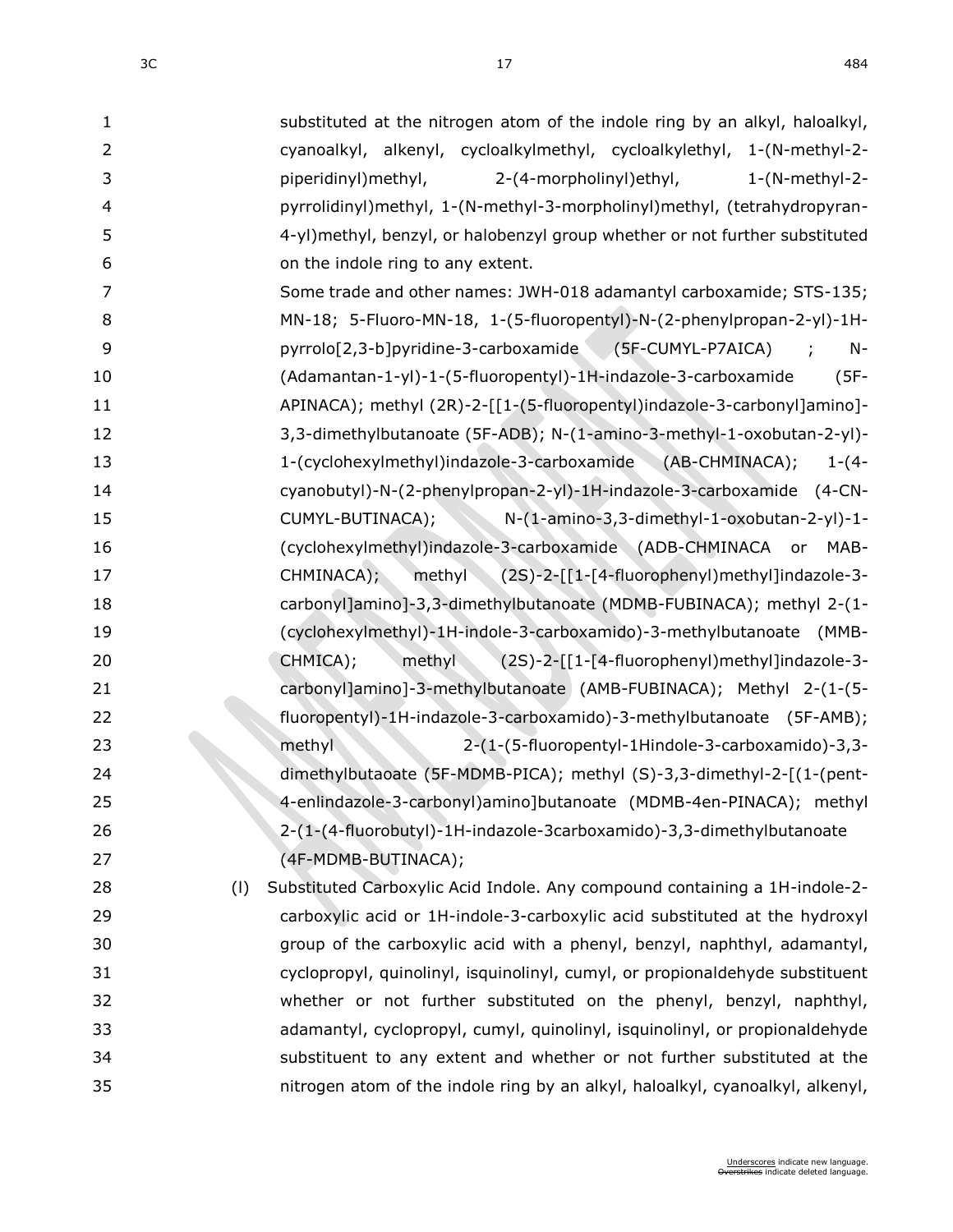| $\mathbf{1}$   | cycloalkylmethyl, cycloalkylethyl, 1-(N-methyl-2-piperidinyl)methyl, 2-(4-                    |
|----------------|-----------------------------------------------------------------------------------------------|
| $\overline{2}$ | morpholinyl)ethyl, 1-(N-methyl-2-pyrrolidinyl)methyl,<br>$1-(N-methyl-3-$                     |
| 3              | morpholinyl)methyl, tetrahydropyranylmethyl, benzyl, or halo benzyl group                     |
| 4              | whether or not further substituted on the indole ring to any extent.                          |
| 5              | Some trade and other names: Naphthalen-1-yl 1-(5-fluoropntyl)-1H-indole-                      |
| 6              | 3-carboxylate (NM2201);                                                                       |
| 7              | 6,7-dihydro-5H-indeno-(5,6-d)-1,3-dioxol-6-amine) (MDAI);<br>$\frac{(47)(46)}{47}$            |
| 8              | 2-(2,5-Dimethoxy-4-ethylphenyl)ethanamine (2C-E);<br>(48)(47)                                 |
| 9              | 2-(2,5-Dimethoxy-4-methylphenyl) ethanamine (2C-D);<br><del>(49)</del> (48)                   |
| 10             | 2-(4-Chloro-2,5-dimethoxyphenyl)ethanamine (2C-C);<br>$\frac{(50)(49)}{2}$                    |
| 11             | 2-(4-Iodo-2,5-dimethoxyphenyl)ethanamine (2C-I);<br>(51)(50)                                  |
| 12             | 2-[4-(Ethylthio)-2,5-dimethoxyphenyl]ethanamine (2C-T-2);<br>$\frac{(52)(51)}{2}$             |
| 13             | 2-[4-(Isopropylthio)-2,5-dimethoxyphenyl]ethanamine (2C-T-4);<br><del>(53)</del> (52)         |
| 14             | 2-(2,5-Dimethoxyphenyl)ethanamine (2C-H);<br>$\frac{(54)(53)}{2}$                             |
| 15             | 2-(2,5-Dimethoxy-4-nitro-phenyl)ethanamine (2C-N);<br><del>(55)</del> (54)                    |
| 16             | 2-(2,5-Dimethoxy-4-(n)-propylphenyl)ethanamine (2C-P);<br>$\frac{(56)(55)}{2}$                |
| 17             | Substituted phenethylamine. Any compound, unless specifically exempt,<br><del>(57)</del> (56) |
| 18             | listed as a controlled substance in another schedule or an approved FDA drug,                 |
| 19             | structurally derived from phenylethan-2-amine by substitution on the phenyl ring              |
| 20             | in any of the following ways, that is to say--by substitution with a fused                    |
| 21             | methylenedioxy, fused furan, or fused tetrahydrofuran ring system; by substitution            |
| 22             | with two alkoxy groups; by substitution with one alkoxy and either one fused furan,           |
| 23             | tetrahydrofuran, or tetrahydropyran ring system; by substitution with two fused               |
| 24             | systems from any combination of the furan, tetrahydrofuran, or<br>ring                        |
| 25             | tetrahydropyran ring systems; whether or not the compound is further modified in              |
| 26             | any of the following ways:                                                                    |
| 27             | (a) By substitution on the phenyl ring by any halo, hydroxyl, alkyl,                          |
| 28             | trifluoromethyl, alkoxy, or alkylthio groups;                                                 |
| 29             | (b) By substitution on the 2-position by any alkyl groups; or                                 |
| 30             | (c) By substitution on the 2-amino nitrogen atom with acetyl, alkyl, dialkyl,                 |
| 31             | benzyl, methoxybenzyl, or hydroxybenzyl groups.                                               |
| 32             | 2-(2,5-dimethoxy-4-<br>Some<br>trade<br>other<br>and<br>names:                                |
| 33             | 4-methylthio-2,5-<br>(methylthio)phenyl) ethanamine<br>$(2C-T)$<br>or                         |
| 34             | dimethoxyphenethylamine);<br>1-(2,5-dimethoxy-4-iodophenyl)-propan-2-amine                    |
| 35             | (DOI<br>5-Dimethoxy-4-iodoamphetamine);<br>1-(4-Bromo-2,5-<br>2,<br>or                        |
|                |                                                                                               |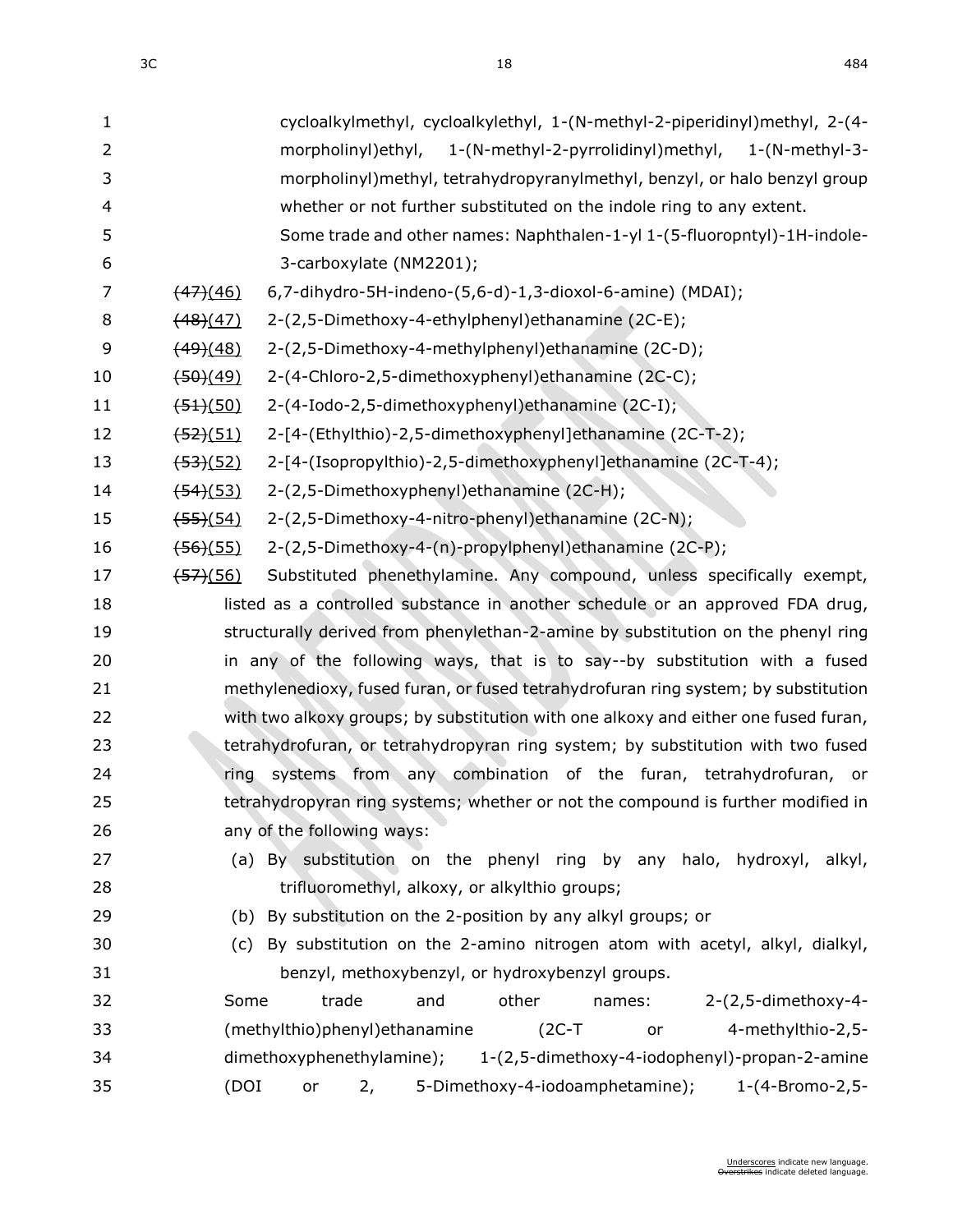$3C$  and  $484$ 

| $\mathbf{1}$             | (DOB<br>dimethoxyphenyl)-2-aminopropane<br>2,5-Dimethoxy-4-<br>or                                                |
|--------------------------|------------------------------------------------------------------------------------------------------------------|
| $\overline{2}$           | bromoamphetamine); 1-(4-chloro-2,5-dimethoxy-phenyl)propan-2-amine (DOC                                          |
| 3                        | or 2,5-Dimethoxy-4-chloroamphetamine); 2-(4-bromo-2,5-dimethoxyphenyl)-N-                                        |
| $\overline{\mathcal{L}}$ | [(2-methoxyphenyl)methyl]ethanamine (2C-B-NBOMe; 25B-NBOMe or 2,5-                                               |
| 5                        | Dimethoxy-4-bromo-N-(2-methoxybenzyl)phenethylamine);<br>2-4-iodo-2,5-                                           |
| 6                        | dimethoxyphenyl)-N-[(2-methoxyphenyl)methyl]ethanamine (2C-I-NBOMe; 25I-                                         |
| $\overline{7}$           | NBOMe or 2,5-Dimethoxy-4-iodo-N-(2-methoxybenzyl)phenethylamine); N-(2-                                          |
| 8                        | Methoxybenzyl)-2-(3,4,5-trimethoxypheny (Mescaline-NBOMe<br>$3,4,5-$<br>or                                       |
| 9                        | trimethoxy-(2-methoxybenzyl)phenethylamine);<br>2-(4-chloro-2,5-                                                 |
| 10                       | dimethoxyphenyl)-N-[(2-methoxyphenyl)methyl]ethanamine (2C-C-NBOMe; 25C-                                         |
| 11                       | NBOMe or 2,5-Dimethoxy-4-chloro-N-(2-methoxybenzyl)phenethylamine); 2-(7-                                        |
| 12                       | Bromo-5-methoxy-2,3-dihydro-1-benzofuran-4-yl)ethanamine (2CB-5-hemiFLY);                                        |
| 13                       | 2-(8-bromo-2,3,6,7-tetrahydrofuro [2,3-f][1]benzofuran-4-yl)ethanamine (2C-B-                                    |
| 14                       | 2-(10-Bromo-2,3,4,7,8,9-hexahydropyrano[2,3-g]chromen-5-<br>FLY);                                                |
| 15                       | (2C-B-butterFLY); -(2-Methoxybenzyl)-1-(8-bromo-2,3,6,7-<br>yl) ethanamine                                       |
| 16                       | tetrahydrobenzo[1,2-b:4,5-b']difuran-4-yl)-2-aminoethane (2C-B-FLY-NBOMe);                                       |
| 17                       | 1-(4-Bromofuro[2,3-f][1]benzofuran-8-yl)propan-2-amine<br>(bromo-                                                |
| 18                       | benzodifuranyl-isopropylamine or bromo-dragonFLY); -(2-Hydroxybenzyl)-4-iodo-                                    |
| 19                       | 2,5-dimethoxyphenethylamine<br>$5-(2-$<br>$(C - I - NBOH)$<br>or<br>$25I-NBOH);$                                 |
| 20                       | Aminoprpyl)benzofuran (5-APB); 6(2-Aminopropyl)benzofuran (6-APB); 5-(2-                                         |
| 21                       | Aminopropyl)-2,3-dihydrobenzofuran<br>$(5-APDB);$<br>6-(2-Aminopropyl)-2,3,-                                     |
| 22                       | dihydrobenzofuran (6-APDB);                                                                                      |
| 23                       | Substituted tryptamines. Any compound, unless specifically exempt, listed as<br>$\left(58\right)\left(57\right)$ |
| 24                       | a controlled substance in another schedule or an approved FDA drug, structurally                                 |
| 25                       | derived from 2-(1H-indol-3-yl)ethanamine (i.e, tryptamine) by mono- or di-                                       |
| 26                       | substitution of the amine nitrogen with alkyl or alkenyl groups or by inclusion of                               |
| 27                       | the amino nitrogen atom in a cyclic structure whether or not the compound is                                     |
| 28                       | further substituted at the alpha-position with an alkyl group or whether or not                                  |
| 29                       | further substituted on the indole ring to any extent with any alkyl, alkoxy, halo,                               |
| 30                       | hydroxyl, or acetoxy groups.                                                                                     |
| 31                       | Some trade and other names: 5-methoxy-N,N-diallyltryptamine (5-MeO-DALT); 4-                                     |
| 32                       | acetoxy-N,N-dimethyltryptamine (4-AcO-DMT or O-Acetylpsilocin); 4-hydroxy-N-                                     |
| 33                       | methyl-N-ethyltryptamine (4-HO-MET); 4-hydroxy-N,N-diisopropyltryptamine (4-                                     |
| 34                       | HO-DIPT); 5-methoxy-N-methyl-N-isopropyltryptamine (5-MeO-MiPT);                                                 |
| 35                       | Naphthalen-1-yl-(4-pentyloxynaphthalen-1-yl)methanone (CB-13);<br>$\frac{(59)(58)}{2}$                           |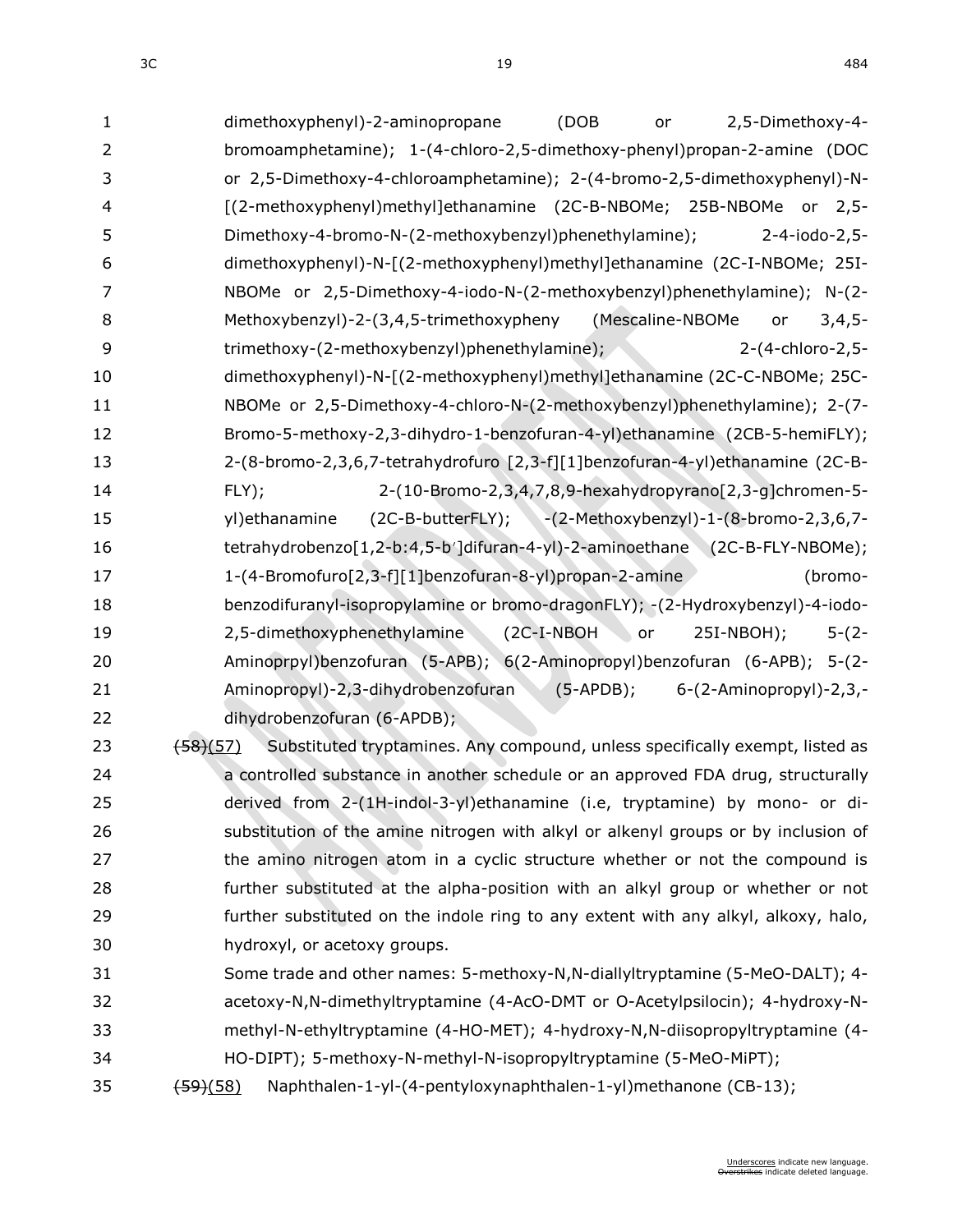| $\mathbf{1}$   | (60)(59)              | N-Adamantyl-1-pentyl-1H-Indazole-3-carboxamide (AKB 48);                              |
|----------------|-----------------------|---------------------------------------------------------------------------------------|
| $\overline{2}$ | (61)(60)              | 1-(4-Fluorophenyl)piperazine (pFPP);                                                  |
| 3              | $\frac{(62)(61)}{6}$  | 1-(3-Chlorophenyl)piperazine (mCPP);                                                  |
| 4              | (63)(62)              | 1-(4-Methoxyphenyl)piperazine (pMeOPP);                                               |
| 5              | (64)(63)              | 1,4-Dibenzylpiperazine (DBP);                                                         |
| 6              | $\frac{(65)(64)}{65}$ | Isopentedrone;                                                                        |
| 7              | (66)(65)              | Fluoromethamphetamine;                                                                |
| 8              | (67)(66)              | Fluoroamphetamine;                                                                    |
| 9              | (68)(67)              | Fluorococaine;                                                                        |
| 10             | $\frac{(69)(68)}{69}$ | 1-pentyl-8-quinolinyl ester-1H-indole-3-carboxylic acid (PB-22);                      |
| 11             | (70)(69)              | 1-(5-fluoropentyl)-8-quinolinyl ester-1H-indole-3-carboxylic acid (5 Fluoro-          |
| 12             | $PB-22$ );            |                                                                                       |
| 13             | (71)(70)              | N-(1-amino-3-methyl-1-oxobutan-2-yl)-1-pentyl-1H-indazole-3-                          |
| 14             |                       | carboxamide (AB-PINACA);                                                              |
| 15             | $\frac{(72)(71)}{7}$  | N-(1-amino-3-methyl-1-oxobutan-2-yl)-1-(5-fluoropentyl)-1H-indazole-3-                |
| 16             |                       | carboxamide (5 Fluoro-AB-PINACA);                                                     |
| 17             | (73)(72)              | N-(1-amino-3-methyl-1-oxobutan-2-yl)-1-(4-fluorobenzyl)-1H-indazole-3-                |
| 18             |                       | carboxamide (AB-FUBINACA);                                                            |
| 19             | (74)(73)              | N-(1-amino-3,3-dimethyl-1-oxobutan-2-yl)-1-pentyl-1H-indole-3-                        |
| 20             |                       | carboxamide (ADB-PINACA (ADBICA));                                                    |
| 21             | $\frac{(75)(74)}{2}$  | N-(1-amino-3,3-dimethyl-1-oxobutan-2-yl)-1-(5-fluoropentyl)-1H-indole-3-              |
| 22             |                       | carboxamide (5 Fluoro-ADB-PINACA (5 Fluoro-ADBICA)); and                              |
| 23             | (76)(75)              | N-(1-Amino-3,3-dimethyl-1-oxobutan-2-yl)-1-(4-fluorobenzyl)-1H-indazole-              |
| 24             |                       | 3-carboxamide (ADB-FUBINACA).                                                         |
|                |                       |                                                                                       |
| 25             |                       | Section 13. That a NEW SECTION be added to title 34:                                  |
| 26             |                       | Terms used in sections 13 to 48, inclusive, of this Act mean:                         |
| 27             | (1)                   | "Cultivator," an entity licensed pursuant to this chapter that acquires, possesses,   |
| 28             |                       | cultivates, delivers, transfers, transports, supplies, or sells marijuana and related |
| 29             |                       | supplies to a marijuana facility;                                                     |
| 30             | (2)                   | "Dispensary," an entity licensed pursuant to this chapter that acquires, possesses,   |
| 31             |                       | stores, delivers, transfers, transports, sells, supplies, or dispenses marijuana,     |
| 32             |                       | marijuana products, and related supplies to a consumer;                               |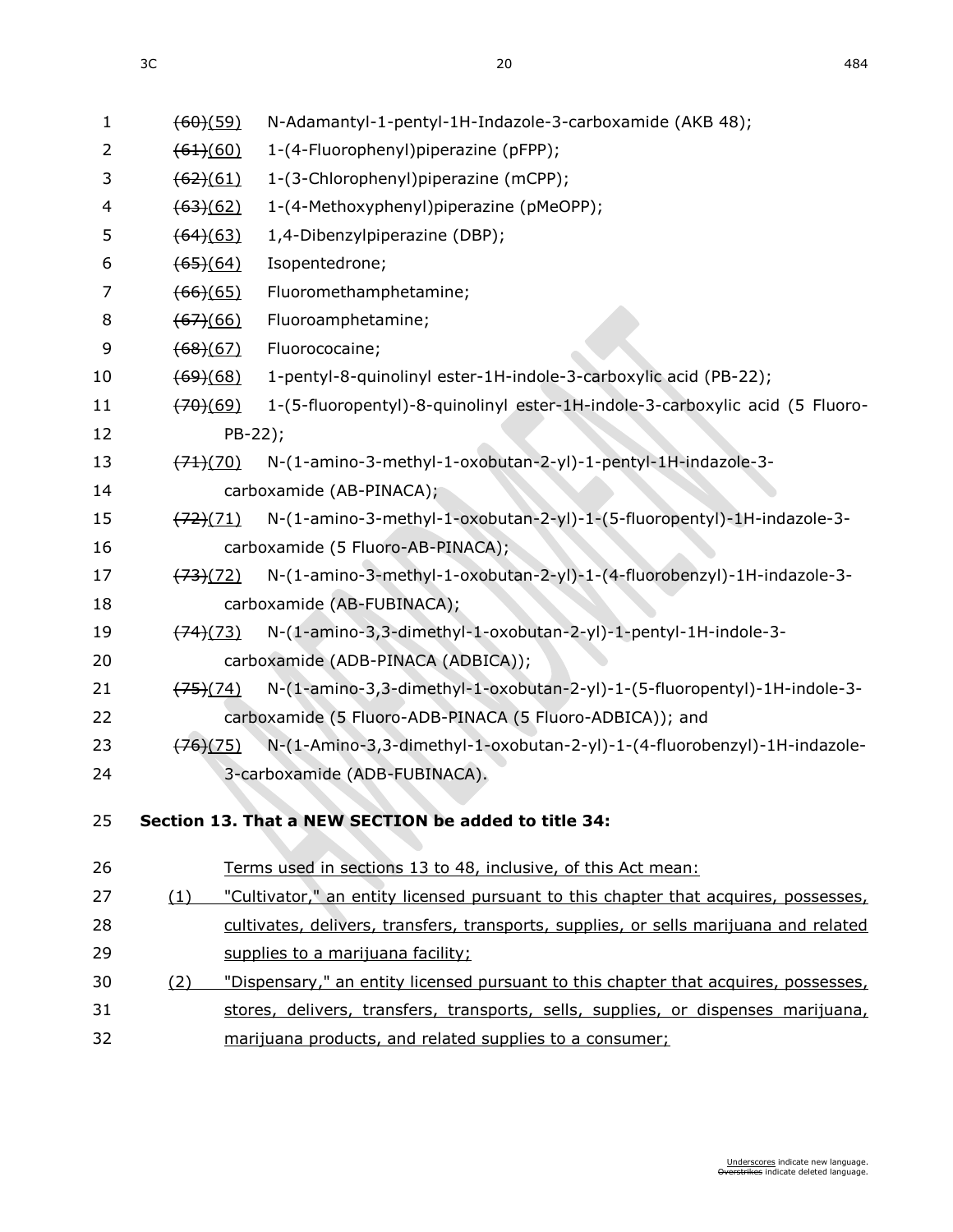| 2                                                  | (3) | "Manufacturer," an entity licensed pursuant to this chapter that acquires,                     |
|----------------------------------------------------|-----|------------------------------------------------------------------------------------------------|
|                                                    |     | possesses, manufactures, delivers, transfers, transports, supplies, or sells                   |
| 3                                                  |     | marijuana products to a marijuana facility;                                                    |
| 4                                                  | (4) | "Marijuana," as defined in § 22-42-1;                                                          |
| 5                                                  | (5) | "Marijuana facility," an entity licensed pursuant to this chapter to cultivate, test,          |
| 6                                                  |     | manufacture, or dispense marijuana or marijuana products;                                      |
| 7                                                  | (6) | "Marijuana product," any product infused with marijuana concentrate, as defined                |
| 8                                                  |     | in § 22-42-1, and intended for use or consumption by humans;                                   |
| 9                                                  | (7) | "Testing facility," an independent entity registered with the Department of                    |
| 10                                                 |     | Revenue pursuant to this chapter to analyze the safety and potency of marijuana                |
| 11                                                 |     | and marijuana products.                                                                        |
| 12                                                 |     | Section 14. That a NEW SECTION be added to title 34:                                           |
| 13                                                 |     | Neither the secretary of revenue nor any employee of the Department of Revenue                 |
| 14                                                 |     | whose duties include the licensing of marijuana facilities or regulation of marijuana facility |
| 15                                                 |     | licensees may have any interest, financial or otherwise, in the production, transportation,    |
| 16                                                 |     | storage, or sale of marijuana or marijuana products.                                           |
| 17                                                 |     | Section 15. That a NEW SECTION be added to title 34:                                           |
| 18                                                 |     | The secretary of revenue shall prescribe the forms for any application for a license           |
| 19                                                 |     | provided in this chapter. The application must contain information required by the             |
| 20                                                 |     | secretary and necessary to determine the eligibility of the applicant.                         |
| 21                                                 |     |                                                                                                |
|                                                    |     | Section 16. That a NEW SECTION be added to title 34:                                           |
|                                                    |     | An applicant for a manufacturer, cultivator, or dispensary license under this chapter          |
|                                                    |     | must initially submit the application to the secretary of revenue.                             |
|                                                    |     | Section 17. That a NEW SECTION be added to title 34:                                           |
|                                                    |     | After submitting an application under section 16 of this Act, the applicant for a              |
|                                                    |     | manufacturer, cultivator, or dispensary license shall submit the application to the            |
|                                                    |     | governing body of the municipality in which the applicant intends to operate, or if outside    |
|                                                    |     | the corporate limits of a municipality, to the governing body of the county in which the       |
|                                                    |     | applicant intends to operate. The governing body may charge a reasonable fee that must         |
| 22<br>23<br>24<br>25<br>26<br>27<br>28<br>29<br>30 |     | accompany the application. The license fee shall be retained by the local governing body       |
|                                                    |     | Underscores indicate new language.                                                             |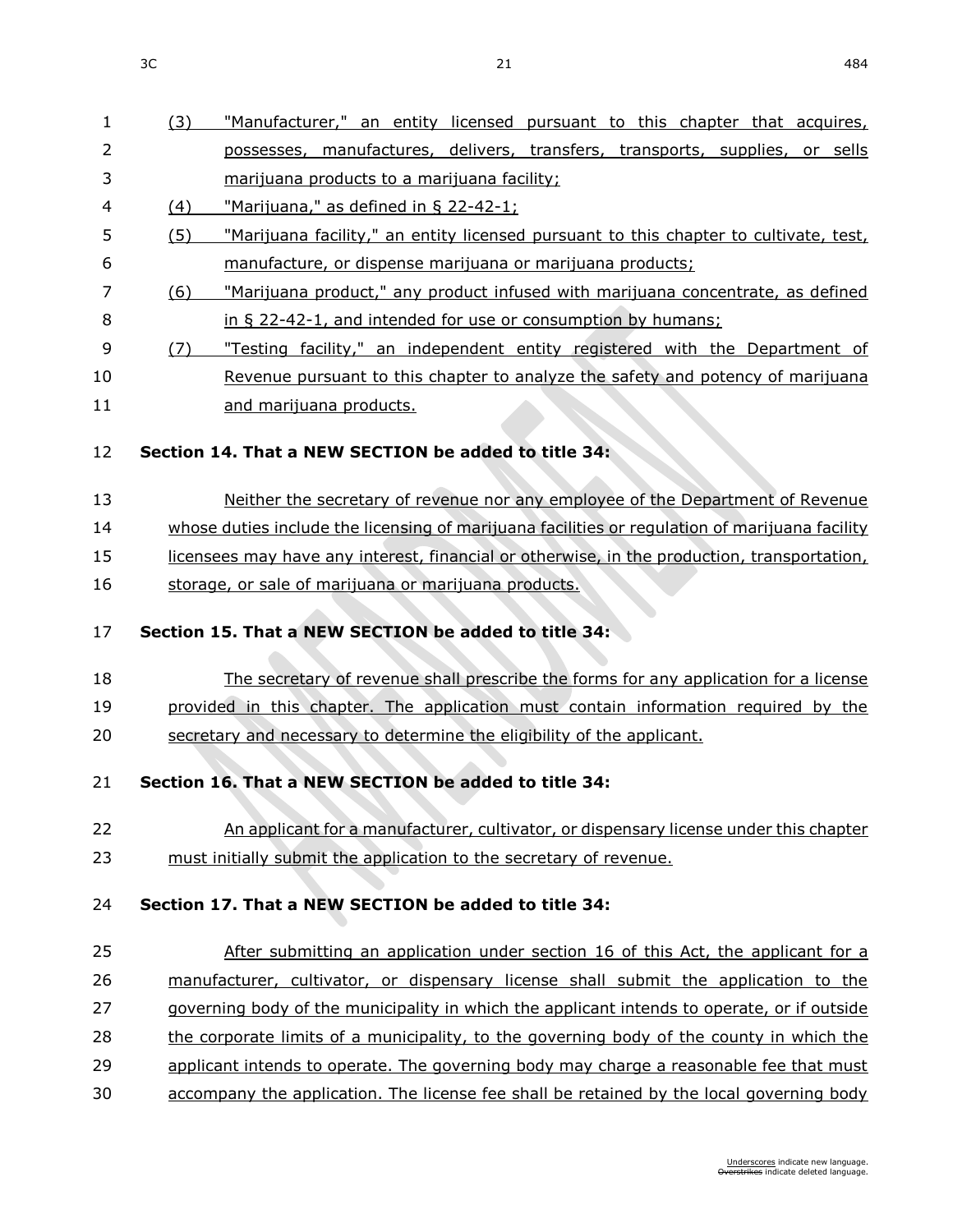| $\mathbf{1}$   | in which the license shall be issued. If the application is rejected, the fee shall be promptly |
|----------------|-------------------------------------------------------------------------------------------------|
| $\overline{2}$ | returned to the applicant.                                                                      |
| 3              | The governing body may approve the application for a manufacturer, cultivator, or               |
| 4              | dispensary if the governing body deemed the applicant and the proposed location suitable.       |
| 5              | Section 18. That a NEW SECTION be added to title 34:                                            |
| 6              | Any applicant for a manufacturer, cultivator, or dispensary license under this                  |
| 7              | chapter shall include the applicant's signed affirmation that the premises to be licensed,      |
| 8              | for the purposes of search and seizure laws of the state and any ordinances of the county       |
| 9              | or municipality where the license is issued, are considered public premises. In addition,       |
| 10             | the affirmation must state:                                                                     |
| 11             | The premises and all buildings, safes, cabinets, lockers, and storerooms on the<br>(1)          |
| 12             | premises are at all times, on demand of the secretary of revenue, the attorney                  |
| 13             | general, or officers charged with law enforcement in the county or municipality,                |
| 14             | open to inspection;                                                                             |
| 15             | All of the applicant's records and books dealing with the sale and ownership of<br>(2)          |
| 16             | marijuana are open to the persons specified in subdivision (1) for inspection; and              |
| 17             | The application and license issued on the application is a contract between the<br>(3)          |
| 18             | applicant and the state and the county or municipality having jurisdiction, entitling           |
| 19             | the state and the county or municipality, for the purpose of enforcing the law,                 |
| 20             | rules, and ordinances, to inspect the applicant's premises and books at any time.               |
| 21             | Section 19. That a NEW SECTION be added to title 34:                                            |
| 22             | No license for a marijuana manufacturer, cultivator, or dispensary license may be               |
| 23             | issued to an applicant until a public hearing is conducted pursuant to this chapter.            |
| 24             | Section 20. That a NEW SECTION be added to title 34:                                            |
| 25             | The governing body of any incorporated municipality or county presented with an                 |
| 26             | application for a manufacturer, cultivator, or dispensary license shall fix the time and place  |
| 27             | for the governing body's hearing on the application. The finance officer or county auditor      |
| 28             | shall publish one notice, at least one week before the hearing, in the official newspaper of    |
| 29             | the municipality or county:                                                                     |
| 30             | With the heading "Notice of Hearing Upon Applications for Marijuana Facility;"<br>(1)           |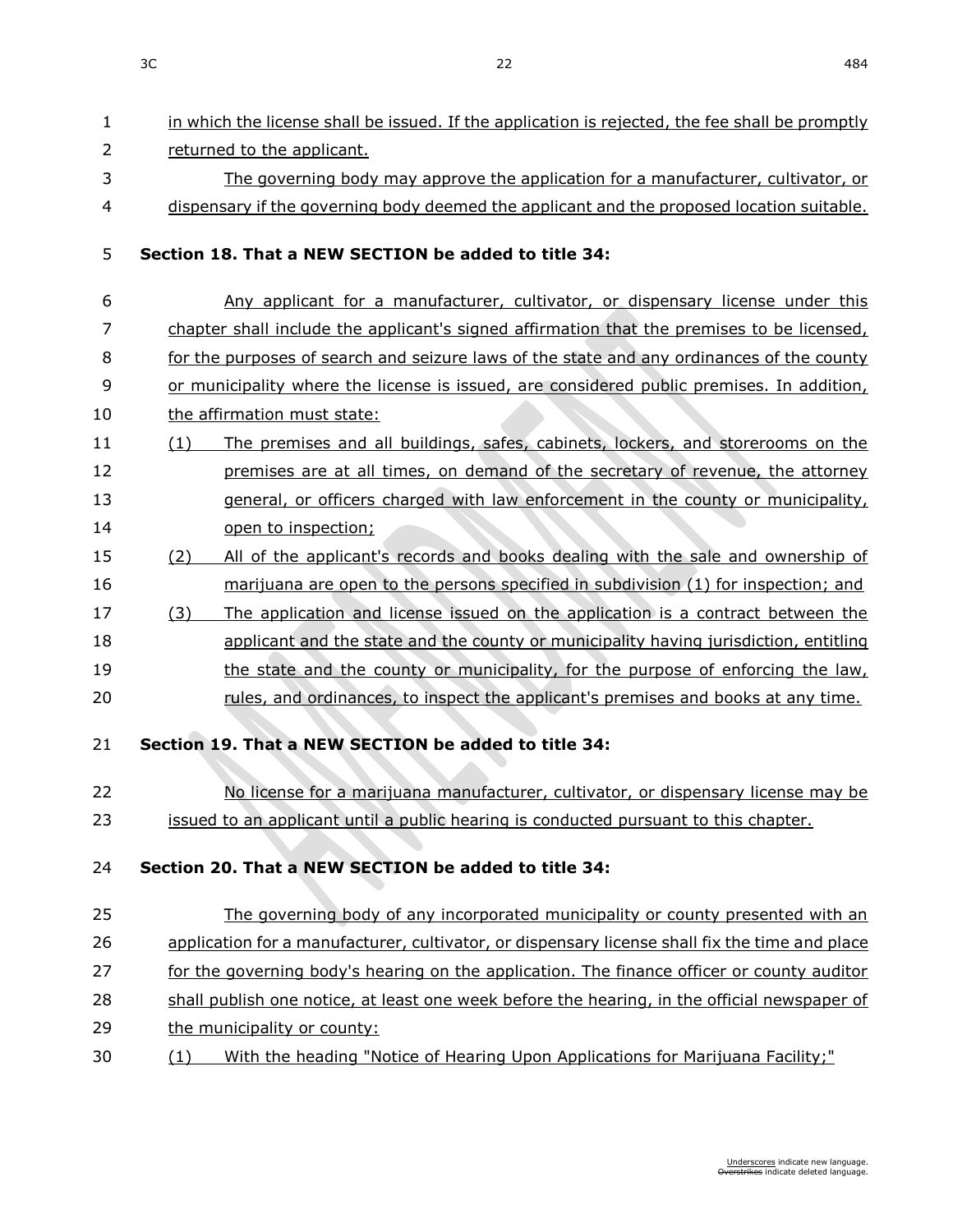- (2) That states the time and place when and where the applications will be considered; and
- 3 (3) That states that any person interested in the approval or rejection of any application may appear and be heard.
- 5 At the hearing, the body shall consider the application and any objection to the application before making a final decision on the application.

## **Section 21. That a NEW SECTION be added to title 34:**

 If the governing body of the municipality or county does not approve the application, the governing body shall endorse on the application the reasons for the denial and return the application and fee to the applicant. No further application may be received from the applicant until after the expiration of one year from the date of a denied 12 application. However, if the body denied the application based on the suitability of the 13 location for the license, no further application may be received from the applicant until after three months from the date of the denied application, if the subsequent application 15 is for a different location.

## **Section 22. That a NEW SECTION be added to title 34:**

 If the governing body of the municipality or county approves the application, the 18 governing body shall endorse the approval on the application. The licensee is entitled to operate under the license for the succeeding licensing year. The license fee must be deposited in the general fund of the municipality or county.

## **Section 23. That a NEW SECTION be added to title 34:**

- Any manufacturer, cultivator, or dispensary licensee under this chapter shall be a person of good moral character and never convicted of a felony. If the licensee is a
- corporation, the managing officers of the corporation must meet the same qualifications.

### **Section 24. That a NEW SECTION be added to title 34:**

# Any manufacturer, cultivator, or dispensary licensee under this chapter shall be

- 27 the owner or actual lessee of the premises where the business is conducted, and the sole
- owner of the business operated under the license.

### **Section 25. That a NEW SECTION be added to title 34:**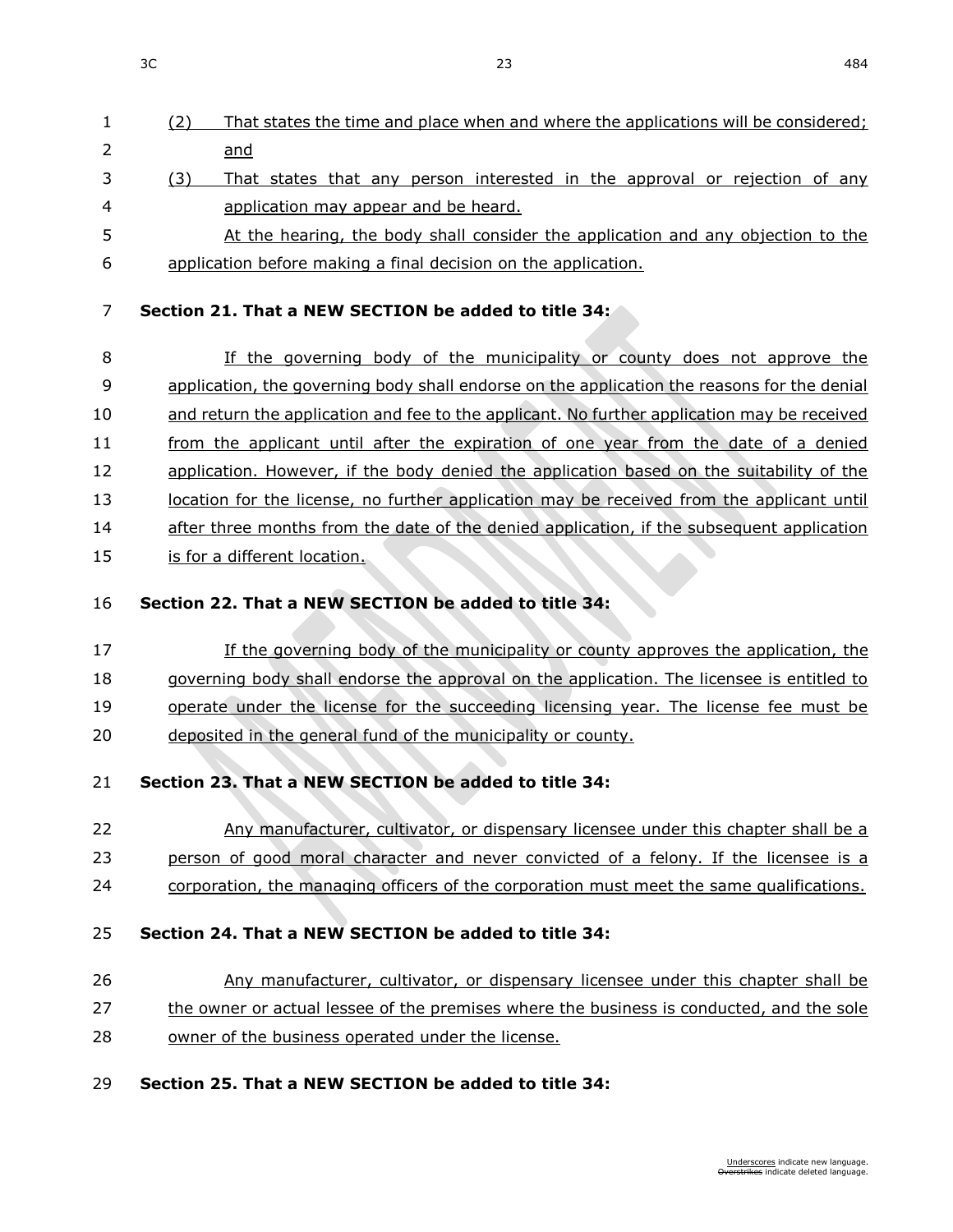The secretary of revenue, in compliance with chapter [1-26,](https://sdlegislature.gov/Statutes?Statute=1-26) may revoke or suspend 2 any manufacturer, cultivator, or dispensary license issued under this chapter upon proof of violation by the licensee, by the licensee's agents or employees, or by the manager or contractual operators of the cultivator, manufacturer, or dispensary facility or their agents

| 5  | or employees operating under a county or municipal license, of:                               |
|----|-----------------------------------------------------------------------------------------------|
| 6  | (1)<br>Any provision of this chapter;                                                         |
| 7  | Any rule promulgated pursuant to this chapter; or<br>(2)                                      |
| 8  | Any ordinance or regulation relevant to marijuana control adopted by the political<br>(3)     |
| 9  | subdivision issuing the license.                                                              |
| 10 | For any licensee with multiple marijuana facility licenses for the same premises,             |
| 11 | upon suspension or revocation of any license pursuant to this chapter for that premises,      |
| 12 | the licensee shall cease operation under all marijuana facility licenses held by the licensee |
| 13 | for that same premises for the same period as the suspension or revocation.                   |
|    |                                                                                               |
| 14 | Section 26. That a NEW SECTION be added to title 34:                                          |
| 15 | No dispensary license may be revoked or suspended by the secretary of revenue                 |
| 16 | because of a violation of any statute, ordinance, rule, or regulation prohibiting the sale or |
| 17 | service of marijuana to a person under the age of twenty-one years if the violation was       |
| 18 | committed by an employee or agent of the dispensary licensee and the licensee has not         |
| 19 | had more than one violation of any statute, ordinance, rule, or regulation prohibiting the    |
| 20 | sale or service of marijuana to a person under the age of twenty-one years on the premises    |
| 21 | where the violation occurred in the previous twenty-four months.                              |
| 22 | If the licensee meets the requirements of the conditions of this section, the                 |
| 23 | secretary shall impose a civil penalty of one thousand dollars for a first violation and two  |
| 24 | thousand dollars for a second violation. However, if the employee or agent has not been       |
| 25 | certified by a nationally recognized training program approved by the Department of           |
| 26 | Revenue that provides instruction on techniques to prevent persons under the age of           |
| 27 | twenty-one years from purchasing or consuming marijuana, the secretary shall impose a         |
| 28 | civil penalty of two thousand dollars for a first violation and four thousand dollars for a   |
| 29 | second violation.                                                                             |
| 30 | A licensee may request an administrative hearing pursuant to chapter 1-26 to                  |
| 31 | contest the imposition of a civil penalty.                                                    |
| 32 | An agent of a dispensary convicted under § 22-42-7 may not continue to be                     |

- 
- 
- 
- 
- 13 for that same premises for the same period as the suspension or revocation.
- 14 **Section 26. That a NEW SECTION be added to title 34:**
- 15 No dispensary license may be revoked or suspended by the secretary of revenue 16 because of a violation of any statute, ordinance, rule, or regulation prohibiting the sale or 17 service of marijuana to a person under the age of twenty-one years if the violation was 18 committed by an employee or agent of the dispensary licensee and the licensee has not 19 had more than one violation of any statute, ordinance, rule, or regulation prohibiting the 20 sale or service of marijuana to a person under the age of twenty-one years on the premises 21 where the violation occurred in the previous twenty-four months.
- 23 secretary shall impose a civil penalty of one thousand dollars for a first violation and two 24 thousand dollars for a second violation. However, if the employee or agent has not been 25 certified by a nationally recognized training program approved by the Department of 26 Revenue that provides instruction on techniques to prevent persons under the age of 27 twenty-one years from purchasing or consuming marijuana, the secretary shall impose a 28 civil penalty of two thousand dollars for a first violation and four thousand dollars for a 29 second violation.
- 31 contest the imposition of a civil penalty.
- 33 affiliated with a dispensary and is disqualified from any future affiliation with any 34 marijuana facility under this chapter.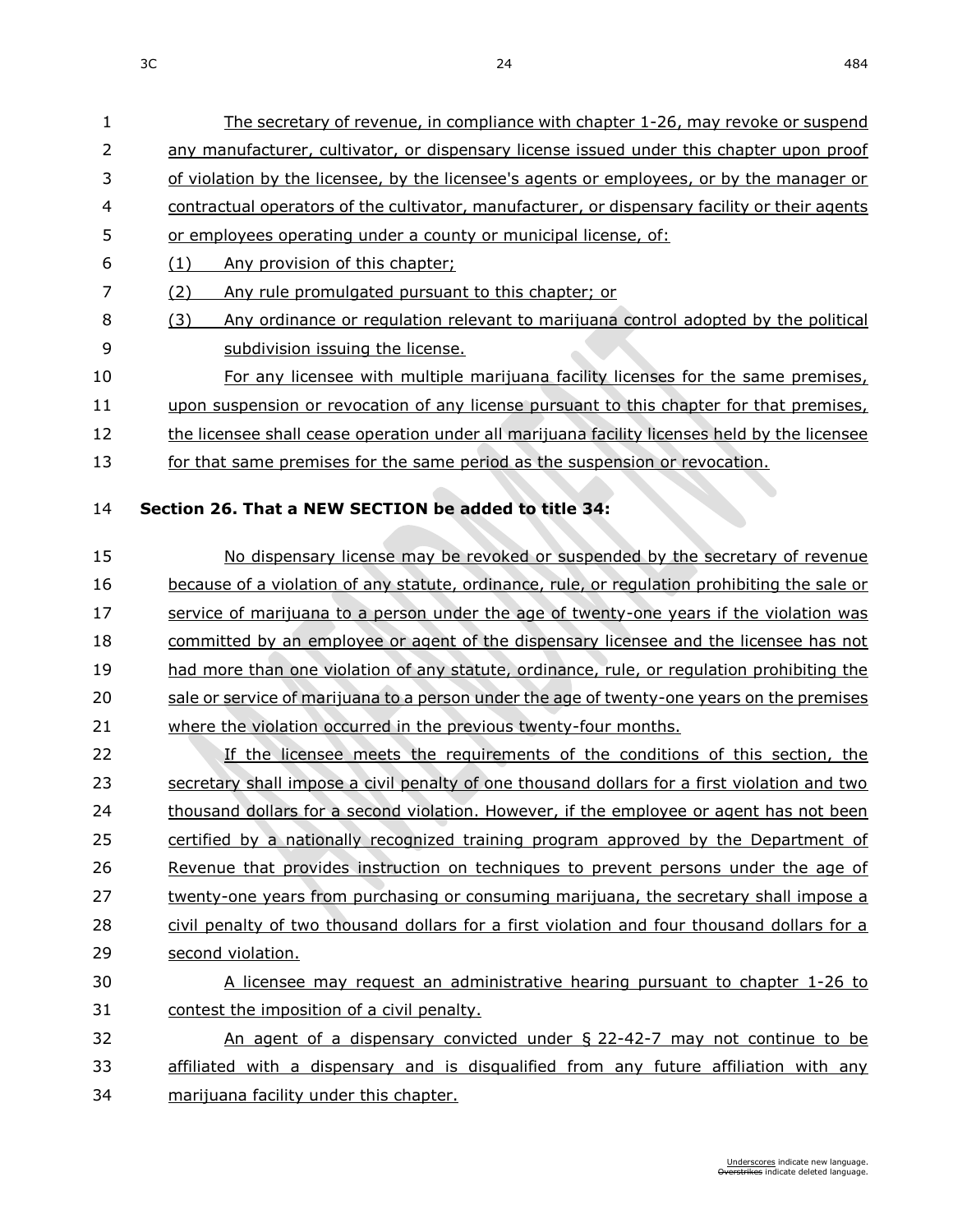# **Section 27. That a NEW SECTION be added to title 34:**

 The governing body of a municipality or county may recommend to the secretary of revenue following a hearing that any manufacturer, cultivator, or dispensary license issued under this chapter be suspended or revoked for violation of any of the provisions 5 of this chapter or for violations of any ordinance or regulation of the governing body relevant to marijuana control that occurs on the premises of the licensee. Upon receipt of the recommendation, the secretary shall proceed as provided in this chapter.

# **Section 28. That a NEW SECTION be added to title 34:**

 Any action taken by the governing body of a municipality or county pursuant to this chapter that requires a public hearing shall be noticed to the licensee, at the address 11 given on the license, at least thirty days in advance of the date set for public hearing. The 12 finance officer or the county auditor shall publish the notice of hearing in the official newspaper of the municipality or county at least one week before the hearing, in a form approved by the governing body.

# **Section 29. That a NEW SECTION be added to title 34:**

- If the secretary of revenue receives information of a violation by any manufacturer,
- cultivator, or dispensary licensee of any provision of this chapter, the secretary must
- investigate the alleged violation. If there is substantial evidence to support a violation of
- any provision of this chapter, the secretary must proceed in accordance with this chapter.
- **Section 30. That a NEW SECTION be added to title 34:**
- 21 A manufacturer, cultivator, or dispensary applicant or licensee under this chapter or any interested person or governing body has a right to a hearing in relation to any
- action taken upon the application or license. The hearing must occur, under the provisions
- 24 of chapter [1-26,](https://sdlegislature.gov/Statutes?Statute=1-26) in the municipality or county with jurisdiction over the license.

# **Section 31. That a NEW SECTION be added to title 34:**

 No manufacturer, cultivator, or dispensary licensee under this chapter, whose license is revoked, may be granted any license under this chapter for one year after the revocation. If any relative of any such former licensee or any of the former licensee's employees or former employees, applies for any such license before the one-year period

 $3C$  25 484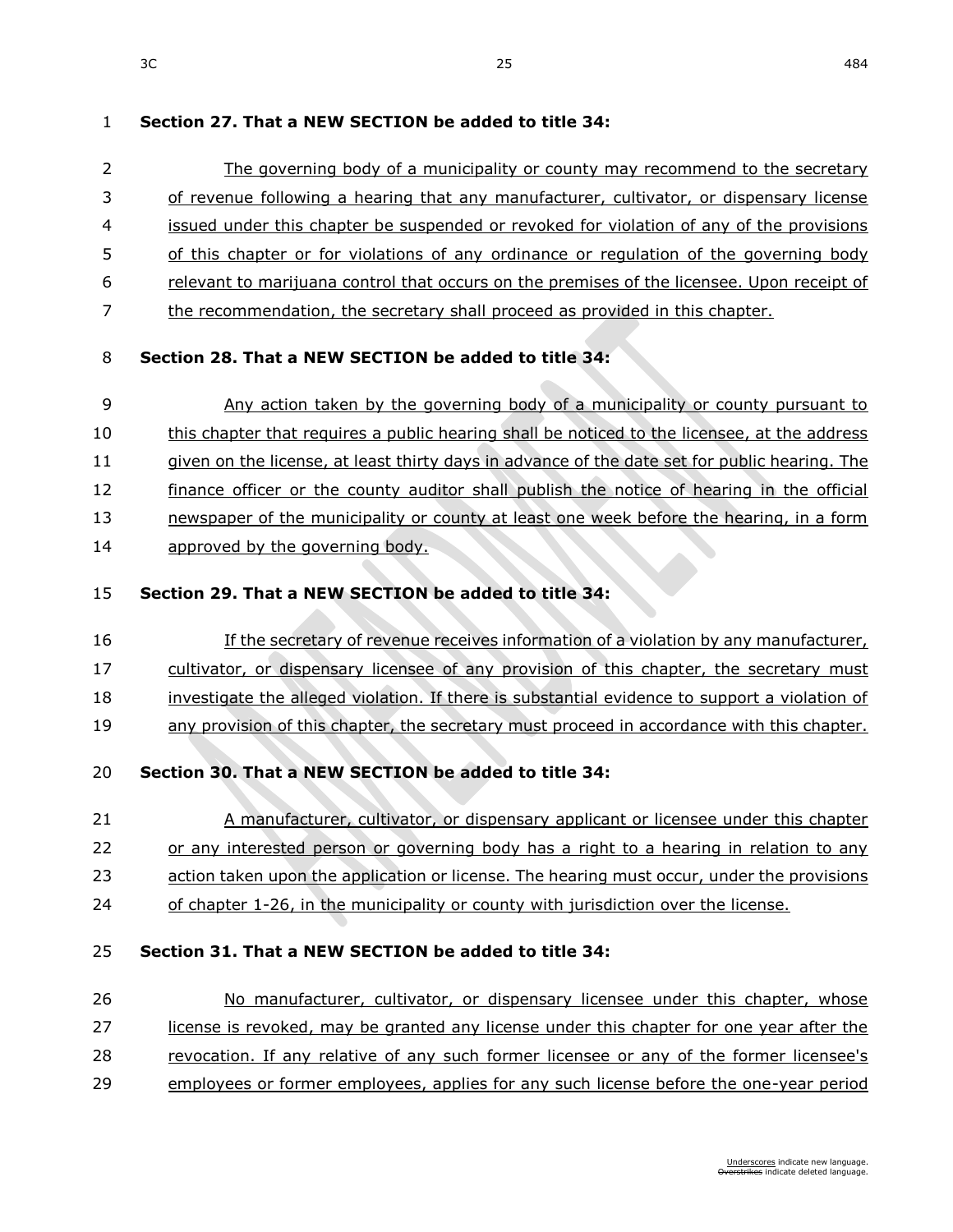has elapsed, the license may be granted only upon affirmative and satisfactory proof that

2 the former licensee has no interest in the business. **Section 32. That a NEW SECTION be added to title 34:** Upon service of the secretary of revenue's order for revocation of the cultivator, 5 manufacturer, or dispensary license on the licensee, all of the licensee's rights under the license terminate, except in the event of a stay on appeal. **Section 33. That a NEW SECTION be added to title 34:** No manufacturer, cultivator, or dispensary license granted pursuant to this chapter may be issued unless the applicant has first obtained a sales tax license pursuant to chapter [10-45,](https://sdlegislature.gov/Statutes?Statute=10-45) if applicable, or a use tax license pursuant to chapter [10-46,](https://sdlegislature.gov/Statutes?Statute=10-46) if applicable. **Section 34. That a NEW SECTION be added to title 34:** The governing body of a municipality or county may, by ordinance, prohibit the 13 locating of marijuana facilities within its jurisdiction. **Section 35. That a NEW SECTION be added to title 34:** Any cultivator, manufacturer, or dispensary licensee or employee of a licensee who is charged with a felony offense involving a minor, a crime of violence pursuant to subdivision [22-1-2\(](https://sdlegislature.gov/Statutes?Statute=22-1-2)9), or a felony drug-related offense, on the licensed premises may, as 18 a condition of bond, be prohibited from entering onto the licensed premises. **Section 36. That a NEW SECTION be added to title 34:** 20 No marijuana facility may employ any person under the age of twenty-one, or any person with a conviction for a violation of §§ [22-42-2,](https://sdlegislature.gov/Statutes?Statute=22-42-2) [22-42-3,](https://sdlegislature.gov/Statutes?Statute=22-42-3) [22-42-4, 22-42-4.](https://sdlegislature.gov/Statutes?Statute=22-42-4)3, or [22-42-7](https://sdlegislature.gov/Statutes?Statute=22-42-7) within the last ten years. **Section 37. That a NEW SECTION be added to title 34:** All cultivation, manufacturing, and packaging of marijuana or marijuana products must take place at the licensed premises. The licensed premises may only be accessed by 26 agents of the marijuana facility, emergency personnel, and adults who are twenty-one years of age and older who are accompanied by a marijuana facility agent.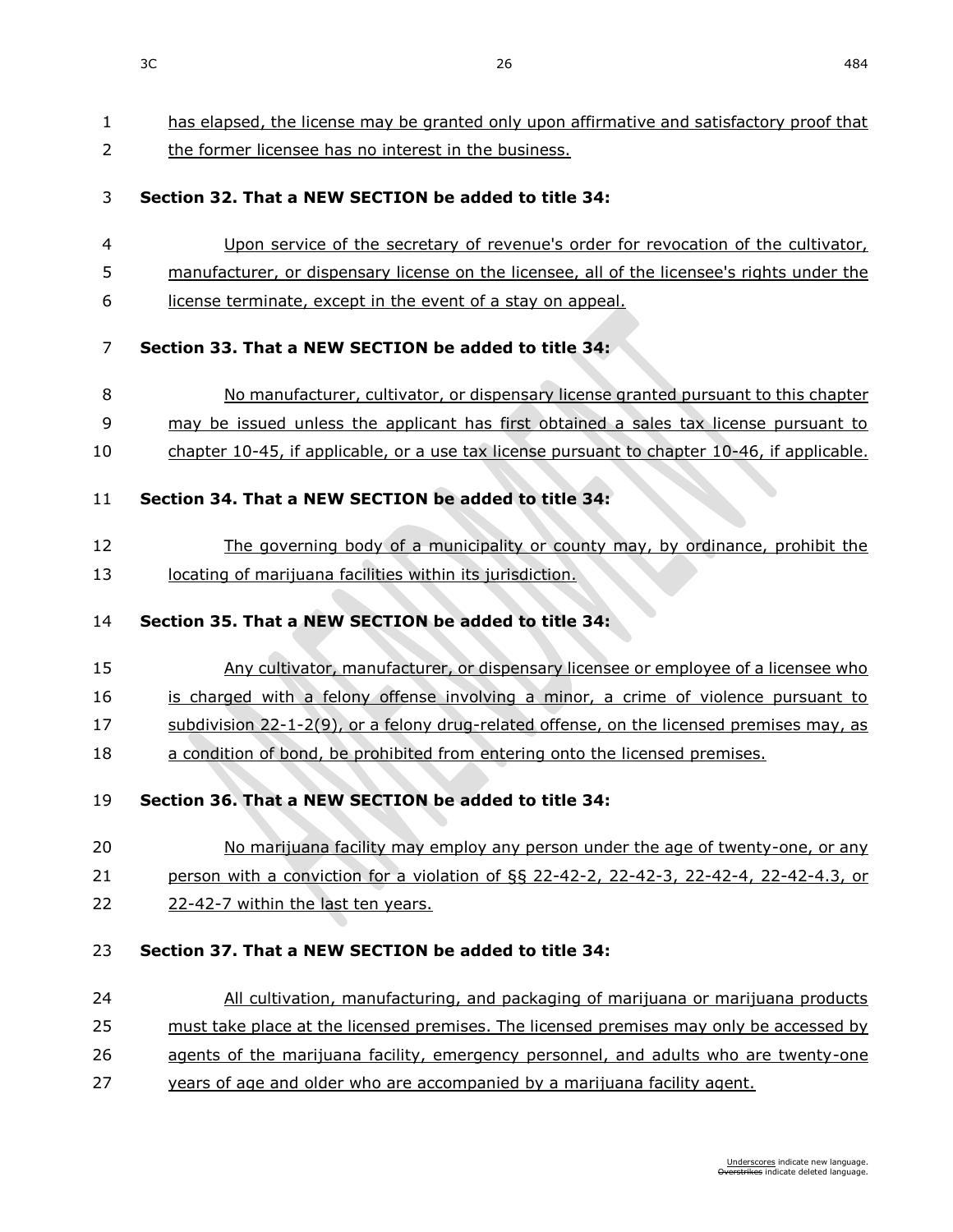#### $3C$  and  $27$  and  $27$  and  $27$  and  $284$

| $\mathbf{1}$ | Section 38. That a NEW SECTION be added to title 34:                                         |
|--------------|----------------------------------------------------------------------------------------------|
| 2            | A marijuana facility shall implement appropriate security measures designed to               |
| 3            | deter and prevent theft of marijuana or marijuana products and unauthorized entrance         |
| 4            | into any area containing marijuana or marijuana products.                                    |
| 5            | Section 39. That a NEW SECTION be added to title 34:                                         |
| 6            | No person under the age of twenty-one may enter a dispensary. A dispensary shall             |
| 7            | verify the age of every person who enters through a valid government-issued identification   |
| 8            | card. Each dispensary shall record the name of each person purchasing marijuana or           |
| 9            | marijuana products from the dispensary. The records kept by a dispensary pursuant to         |
| 10           | this section are subject to search only through a valid search warrant issued by a judicial  |
| 11           | officer. A dispensary may not sell or otherwise transfer the records kept pursuant to this   |
| 12           | section to any person for promotional purposes.                                              |
| 13           | Section 40. That a NEW SECTION be added to title 34:                                         |
| 14           | A marijuana facility may not manufacture or dispense marijuana products made in              |
| 15           | the shape of a person, animal, insect, fruit, or any other likeness designed to be appealing |
| 16           | to a person under the age of twenty-one.                                                     |
| 17           | Section 41. That a NEW SECTION be added to title 34:                                         |
| 18           | A cultivator shall cultivate marijuana within a secure, indoor facility out of view of       |
| 19           | the public.                                                                                  |
| 20           | Section 42. That a NEW SECTION be added to title 34:                                         |
| 21           | A marijuana facility may not engage in advertising that:                                     |
| 22           | Is false or misleading;<br>(1)                                                               |
| 23           | Promotes overconsumption of marijuana or marijuana products;<br>(2)                          |
| 24           | Depicts the actual consumption of marijuana or marijuana products;<br>(3)                    |
| 25           | Depicts a person under the age of twenty-one consuming marijuana or marijuana<br>(4)         |
| 26           | products;                                                                                    |
| 27           | Makes any health, therapeutic, or medicinal claims about marijuana or marijuana<br>(5)       |
| 28           | products; or                                                                                 |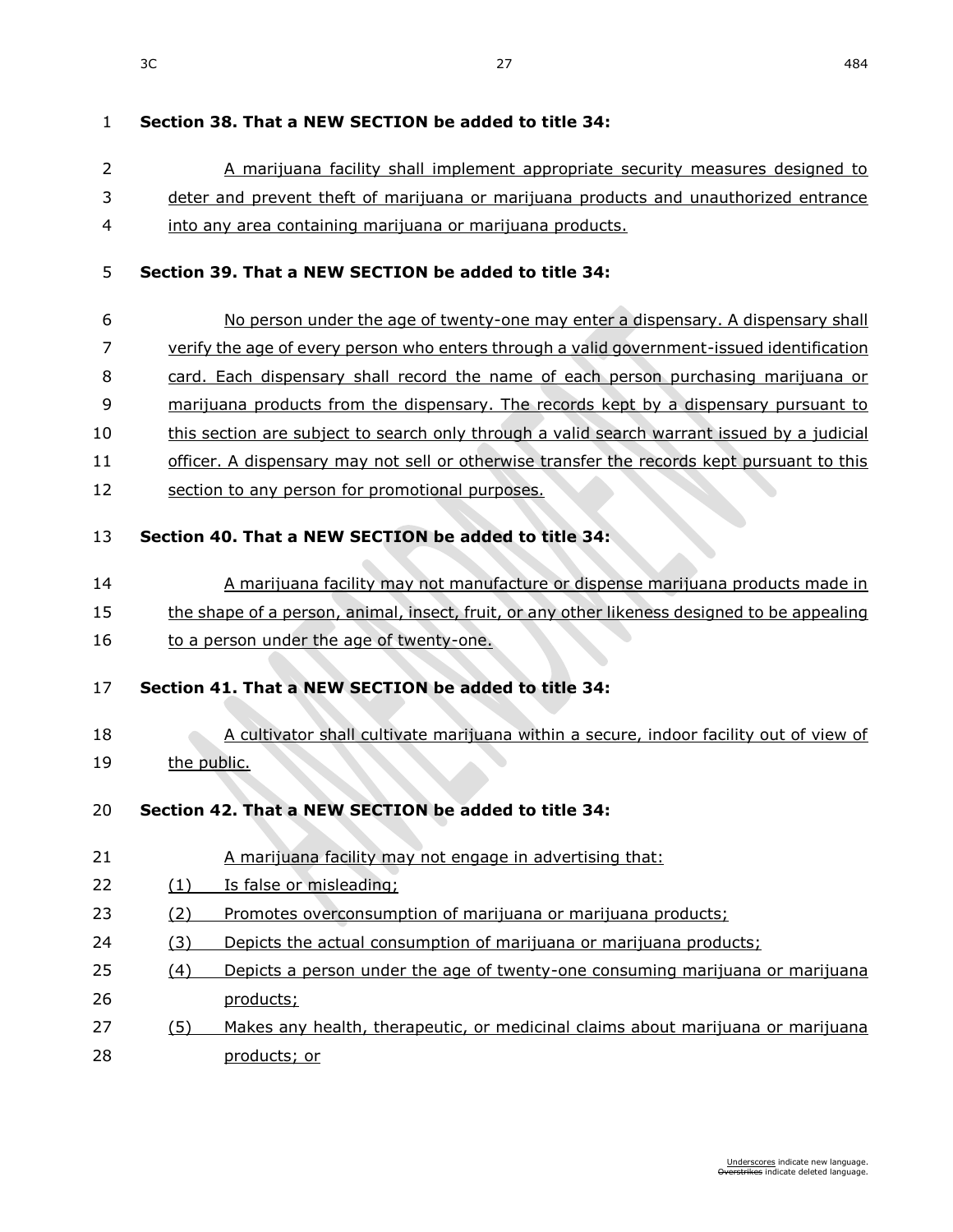|    | (6) | Is designed in a way that is likely to appeal to a person under the age of twenty- |
|----|-----|------------------------------------------------------------------------------------|
| 2  |     | one or includes cartoons, animals, children, or any other likeness to images,      |
| 3  |     | characters, or phrases that are designed in any manner to be appealing or to       |
| 4  |     | encourage consumption of marijuana or marijuana products by a person under the     |
| 5. |     | age of twenty-one.                                                                 |

#### **Section 43. That a NEW SECTION be added to title 34:**

Any person who, in any application, report, or statement, knowingly makes a false

statement as to any matter required by any provision of this chapter or any administrative

rule promulgated pursuant to this chapter is guilty of a Class 6 felony.

## **Section 44. That a NEW SECTION be added to title 34:**

11 It is a Class 1 misdemeanor for any person to purchase or otherwise acquire marijuana or marijuana products from a dispensary and to give or resell the marijuana or marijuana products to any person under the age of twenty-one years. A second or 14 subsequent conviction under this section is a Class 6 felony. This section does not apply 15 to any person registered with the state to undertake an activity involving the distribution, 16 or possession with intent to distribute, of marijuana or marijuana products who acts in 17 compliance with the authorizing law.

### **Section 45. That a NEW SECTION be added to title 34:**

**CONTRACTOR** 

| 19 |     | This chapter does not limit or affect laws that prohibit or otherwise regulate: |
|----|-----|---------------------------------------------------------------------------------|
| 20 | (1) | Possession or consumption of marijuana or marijuana products or possession of   |
| 21 |     | marijuana or marijuana product paraphernalia on the grounds of any preschool,   |
| 22 |     | school, in a school bus;                                                        |
| 23 | (2) | Possession or consumption of marijuana or marijuana products on the grounds of  |
| 24 |     | any correctional facility;                                                      |
| 25 | (3) | Consumption of marijuana or marijuana products as part of a criminal penalty    |
| 26 |     | diversion program;                                                              |
| 27 | (4) | Conduct that endangers others; or                                               |
| 28 | (5) | Undertaking any task under the influence of marijuana or marijuana products, if |
| 29 |     | doing so would constitute negligence or professional malpractice.               |
|    |     |                                                                                 |

### **Section 46. That a NEW SECTION be added to title 34:**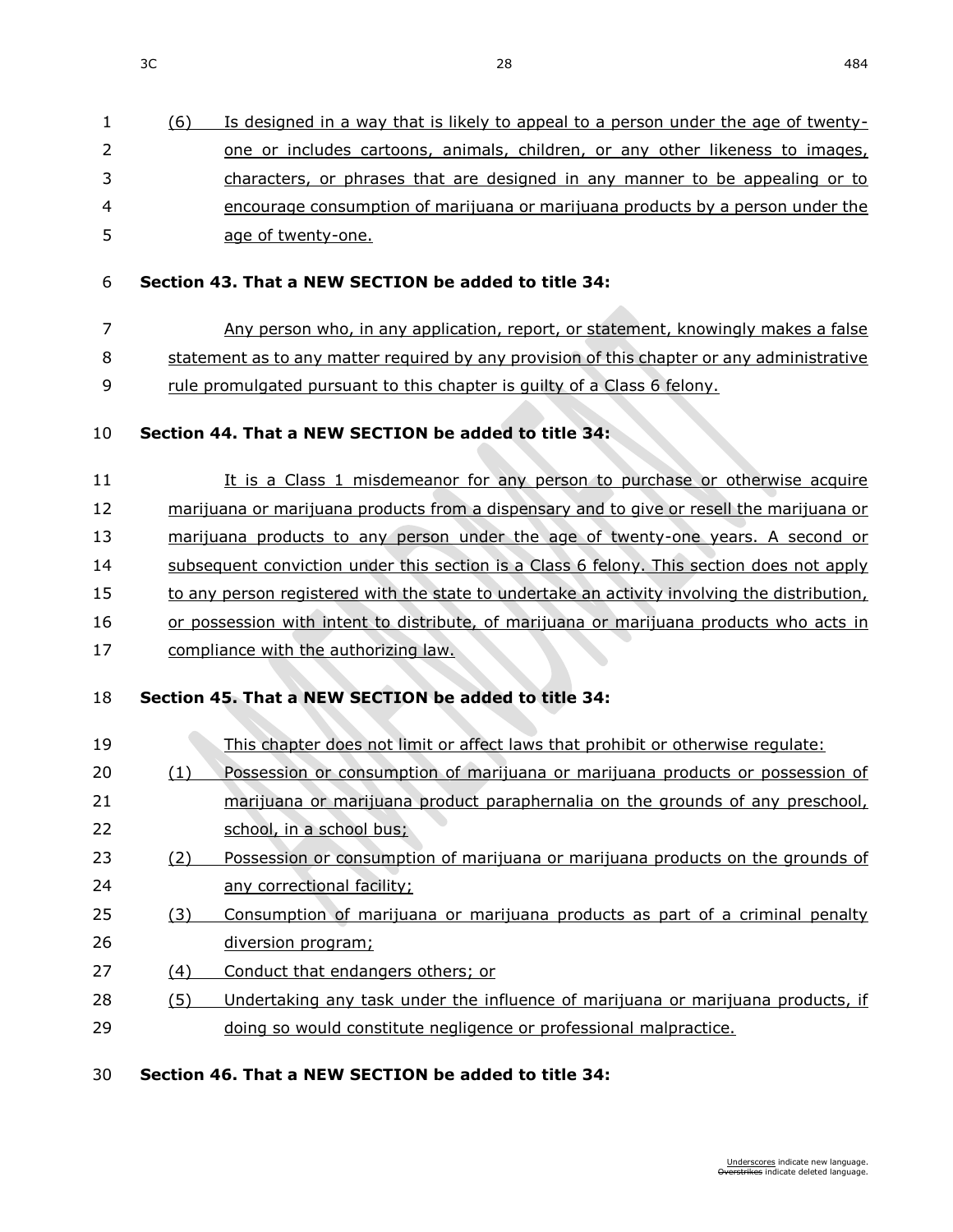This chapter does not:

2 (1) Require that an employer permit or accommodate conduct allowed by this chapter;

| 3  | (2) | Affect an employer's ability to restrict the use of marijuana or marijuana products       |
|----|-----|-------------------------------------------------------------------------------------------|
| 4  |     | by employees;                                                                             |
| 5  | (3) | Limit the right of a person who occupies, owns, or controls private property from         |
| 6  |     | prohibiting or otherwise regulating conduct permitted by this chapter on or in that       |
| 7  |     | property; or                                                                              |
| 8  | (4) | Limit the ability of the state or local government to prohibit or restrict any conduct    |
| 9  |     | otherwise permitted under this chapter within a building owned, leased, or                |
| 10 |     | occupied by the state or local government.                                                |
| 11 |     | Section 47. That a NEW SECTION be added to title 34:                                      |
| 12 |     | The rights provided by this chapter do not apply to the extent that they conflict         |
| 13 |     | with an employer's obligations under federal law or regulation or to the extent that they |
| 14 |     | would disqualify an employer from a monetary or licensing-related benefit under federal   |
| 15 |     | law or regulation.                                                                        |
| 16 |     | Section 48. That a NEW SECTION be added to title 34:                                      |
| 17 |     | The Department of Revenue may promulgate rules pursuant to chapter 1-26:                  |
| 18 | (1) | Governing the transportation of marijuana and marijuana products to ensure                |
| 19 |     | health, safety, and accurate documentation;                                               |
| 20 | (2) | Governing how the department shall evaluate, register, and revoke the registration        |
| 21 |     | of testing facilities to ensure the health and safety of consumers of marijuana and       |
| つつ |     | marijuana producte:                                                                       |

# **Section 47. That a NEW**

# **Section 48. That a NEV**

# 17 The Department of Revenue may promulgate rules pursuant to chapter [1-26:](https://sdlegislature.gov/Statutes?Statute=1-26) (1) Governing the transportation of marijuana and marijuana products to ensure 19 health, safety, 20 (2) Governing how the department shall evaluate, register, and revoke the registration of testing facilities to ensure the health and safety of consumers of marijuana and marijuana products; (3) Governing marijuana facilities to ensure the health and safety of consumers and prevent diversion and theft, including: (a) Oversight requirements; (b) Record-keeping requirements; (c) Security requirements, including lighting, physical security, and alarm requirements; 29 (d) Health and safety regulations, including restrictions on the use of pesticides that are injurious to human health; (e) Standards for the manufacture of marijuana products and indoor cultivation of marijuana by a cultivator; (f) Requirements for the storage of marijuana and marijuana products;